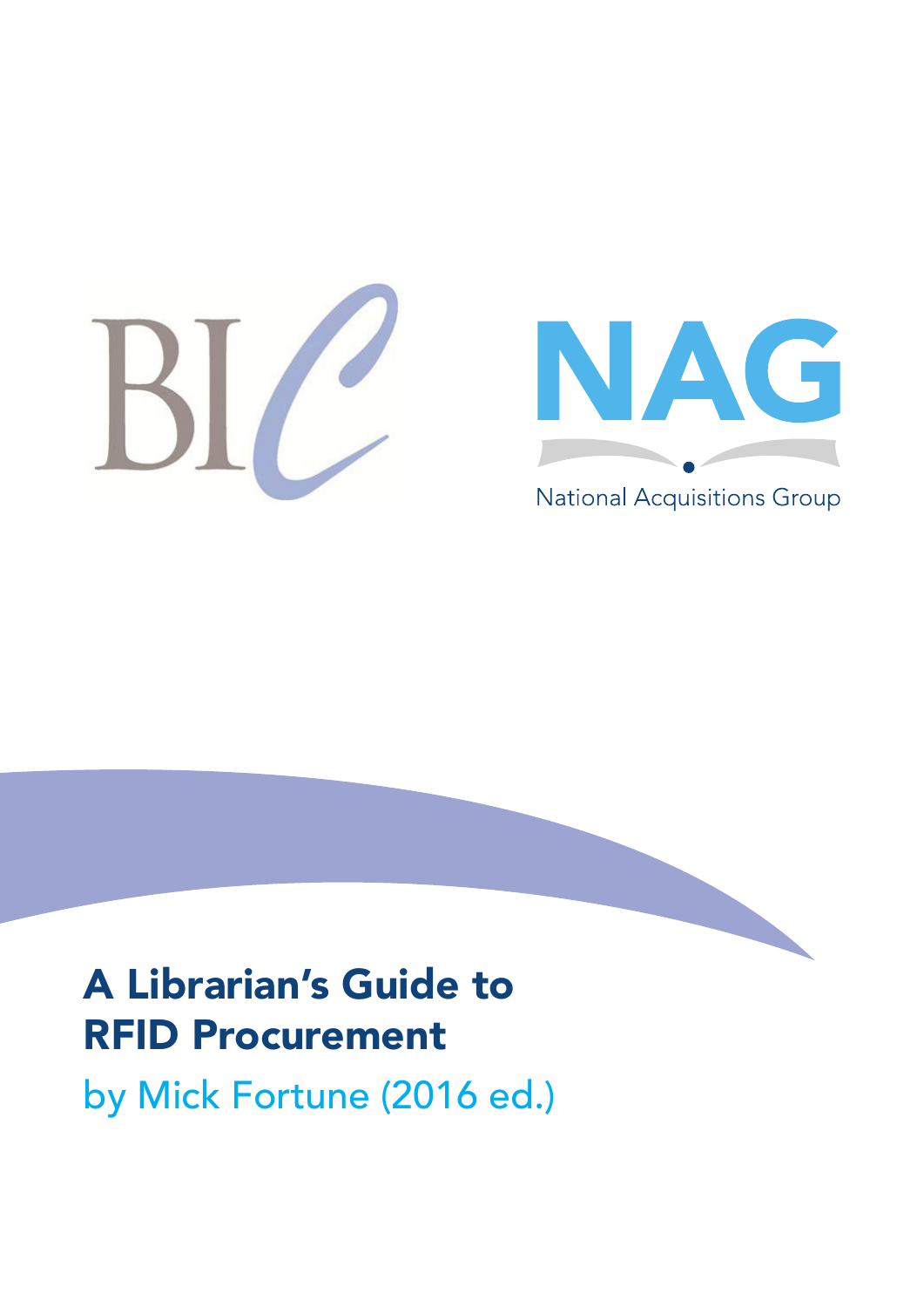



# **A Librarian's Guide to RFID Procurement**

*By Mick Fortune Last updated August 2016*

#### **Acknowledgements**

The author is indebted to Mark Hughes, Head of Collections at Swansea University and co-author of the previous edition of this guide, and to Karen Carden, Resources and Systems Manager at the University of the Arts, for peer reviewing the final draft and to my BIC colleagues Simon Edwards, Catherine Cooke and Paul Harrison, for their helpful comments. Any remaining errors or omissions are therefore my own responsibility.

#### **Introduction**

RFID – **R**adio **F**requency **ID**entification has now been used by libraries for almost twenty years. For most of that time librarians have tended to use the term "RFID" as being synonymous with one particular aspect of the technology – self-service circulation.

More recently both RFID and Library Management System (LMS) suppliers have begun to recognise the broader potential of RFID to deliver new functionality and new services on new devices. At the time of writing this new guide (winter 2015/2016) new applications are already being written for smartphone based applications including self-service issue, collection management, discovery etc. This list is likely to grow rapidly so this new guide, published jointly by the National Acquisitions Group and Book Industry Communication, tries to anticipate how these changes will affect choices and is a very different document to the one it replaces.

#### **The Structure of the Document**

RFID solutions now come in a variety of guises – from membership cards to smartphone apps – so it is becoming more and more important to ensure that solutions are truly interoperable. A smartphone app should read both the data and the frequency used on the tags found in your stock collection; an access control card might usefully double as a library membership card. With different RFID suppliers working in different areas of expertise it increasingly falls to the librarian to avoid the pressure points and ensure that solutions work together. This document has been designed to help you understand where the pressure points might be and how to write a specification that will ensure that the solutions you buy meet your present and future requirements.

The document is in four parts.

**Part One** offers a sample template for the buyer to set out the scope of the project, explain how it fits within the existing ICT infrastructure, detail any future requirements that may need to be considered, give a detailed description of the existing library service and provide any additional information that will assist the supplier in making their best offer. Specific details relating to aspects of the procurement may either be included in this section or at the head of the relevant section in the main text of the specification.

**Part Two** sets out the key areas of concern that should be addressed by a potential supplier. It covers both the broader aspects of credibility, experience and durability one should expect from any supplier as well as specific points relating to RFID deliverables. Each section is introduced by a brief explanation of its importance and relevance followed by guidance for the librarian in providing relevant information to the supplier that should ensure mutual understanding. Finally a list of sample questions – that may need to be amended to reflect your particular circumstances – is offered for you to begin drafting your requirement.

**Part Three** offers an sample template for suppliers to submit costs.

Part Four offers a simple model for evaluating supplier responses.

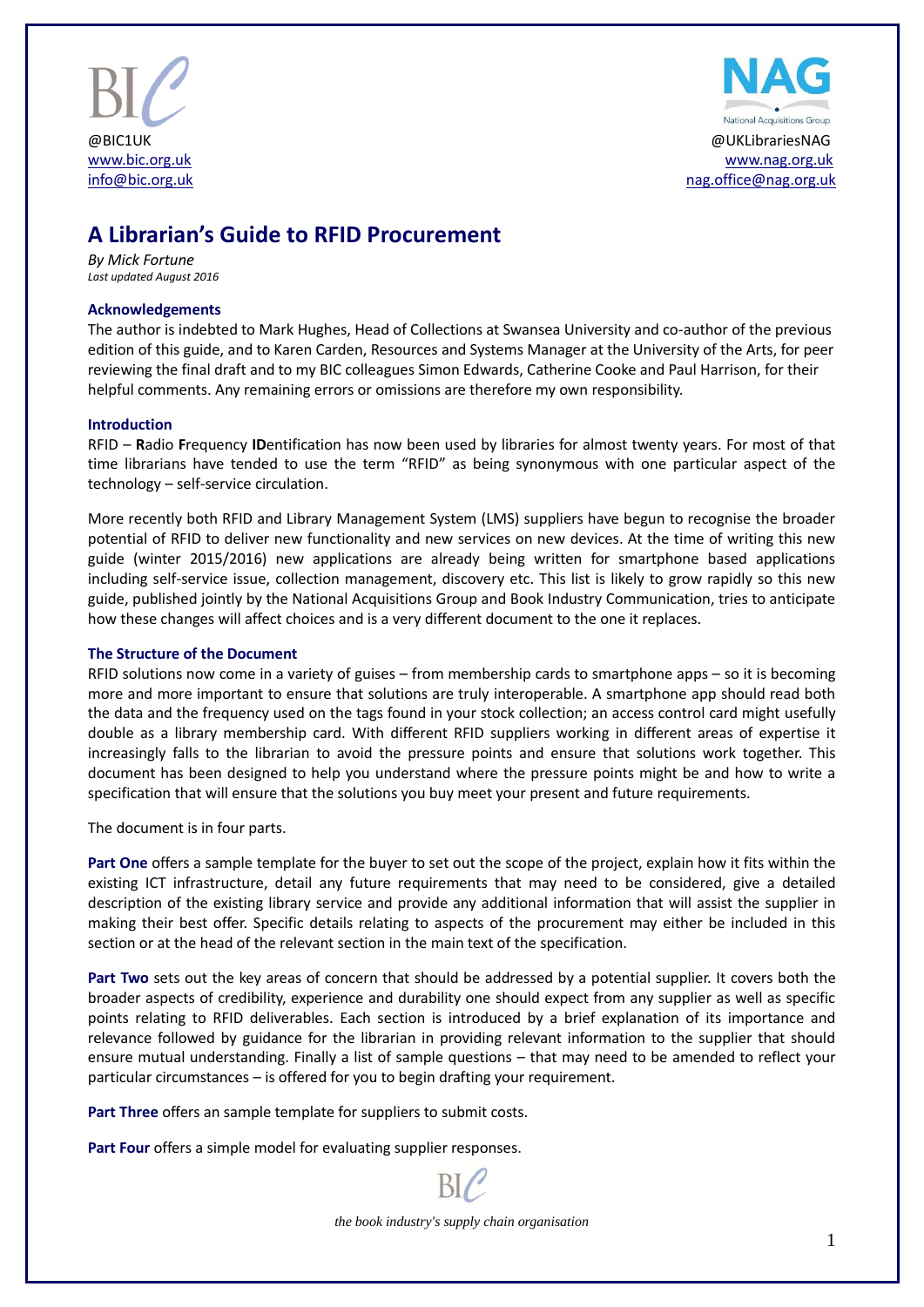



# **Part One – Project Scope and Library Service Information**

#### **1. Introduction/preamble**

A short description of what is required, e.g. a new or replacement self-service solution, an access control/library membership system, smart 'app' for resource discovery etc. State whether this is a comprehensive (i.e. systemwide) or limited deployment. Any known constraints – environmental (e.g. extensive use of metal shelving); system (e.g. is 'non-standard' existing RFID installation); financial, etc.

#### **2. List of sites covered by this procurement**

Do not list statistical data here, just names and locations.

#### **3. Statement of specific requirements**

e.g. Services that we wish to deliver are:

- Smartphone application for at-shelf interrogation of stock to:
	- discover other related library resources
		- self-issue items
- Self-return of book & non-book material
- Patron account management via self-service terminals and/or smart devices

#### **4. Project deadline**

Date by which project must be completed.

#### **5. Supplier responses**

A short statement explaining how suppliers should respond to this document. In its simplest form this might just be a statement like: *Tenderers must, through their responses to the specification and any necessary explanatory documentation, state fully how their proposal meets the project aims.*

#### **6. Procurement milestones**

There are many ways to buy RFID solutions and many will have set procedures and timetables that must be followed in order to comply with EU or other official regulations. Most processes will include as a minimum an initial meeting with potential suppliers to allow them to familiarise themselves with the characteristics of your installation; demonstrations/presentations of any equipment, software etc. and a final interview with shortlisted suppliers before making the final selection. You should therefore set out your timetable for managing each of these steps taking care to include the closing date (and time) for submission of tenders.

#### **7. Project Timetable**

Give details of all known project deadlines taking account of any factors that may have an impact on the implementation process such as new building(s), removal of stock or equipment to another site, site and staff availability during the installation phase, network availability etc. – provide project objectives in terms of start and end dates, any pilot sites etc.

#### **8. Summary of Objectives**

Provide more detailed objectives for the project – i.e. how you would answer the question "What will success look like?"

By all means establish measurable targets for success but make sure you agree exactly how these measurements will be made and agree them with your supplier before signing the contract! Sample text could include:



*the book industry's supply chain organisation*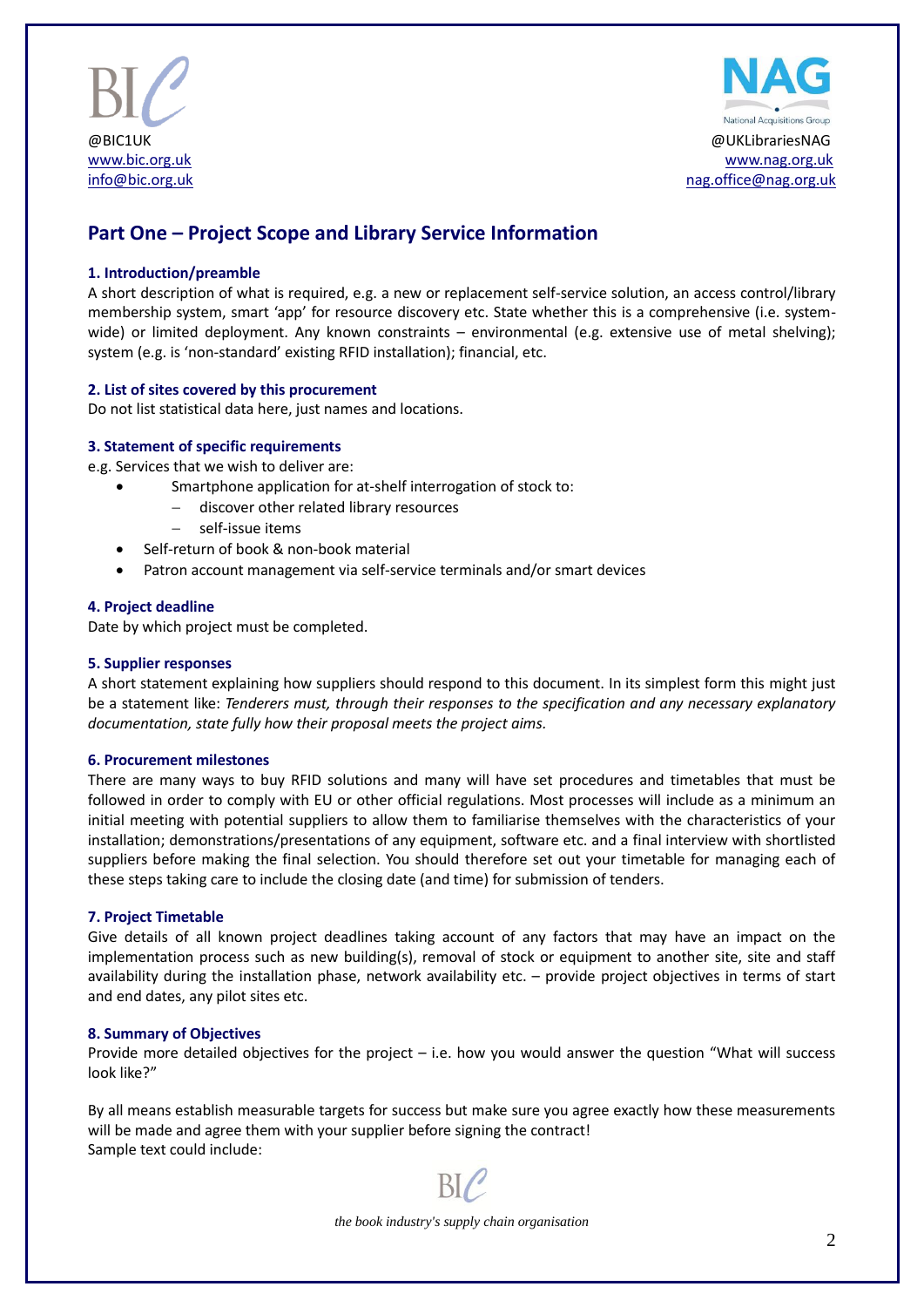



*Target levels for self-service usage. (Make these realistic – 99% is often claimed but rarely met – the percentage you might reasonably expect will depend heavily on your local circumstances and the nature of your collection). You may also want to differentiate between anticipated levels for material types – e.g. CD and DVD loans may require staff intervention that would make the attainment of high levels for self-service unlikely.*

*Specifics on integration with existing systems, especially the LMS(ILS) in use in your library but don't forget access control, membership card or smartphone ID, asset management etc.*

*Requirements for training, implementation and support. Training by the supplier may be expensive so you may opt to use a "train the trainers" approach. Specify how many staff will require training and to what level. Not everyone will need to be given full system training but unless you are a very small installation it would be wise to train at least two staff as administrators.* 

#### **9. Institutional Information/Requirements**

#### **Locations:**

Give an overview of your installation with details of all operational locations – addresses, hours of service (Mon-Fri, Sat, Sun), and any additional information that might be useful (e.g. special collections, limited access). Specific requirements for individual sites should be noted in the main body of the specification.

#### **Statistics:**

Depending on the nature of the procurement you may need to supply all or any of the following:

By site: Borrower(Reader) Numbers Annual Issues/Renewals Annual additions to stock Current stock levels: Books

> Journals DVDs CDs Other media or assets

#### **Standards/Policies**

Give details of any local standards or policies that might affect the installation of your chosen solution e.g. local network protocols, firewalls, disability, equality and privacy requirements, internet safety standards (safe browsing), wireless networking, other radio devices operating locally (on-site or off) etc.

#### **Existing systems in use**

If there is an institution-wide requirement for specific hardware and/or software to be supplied (e.g. for ease of maintenance or to meet with institutional requirements for networking) state them here.

*e.g. All software must be able to run on the (operating system in use) platform.*

Give details of any anti-virus or other software required by your institution. **Hardware Procurement**

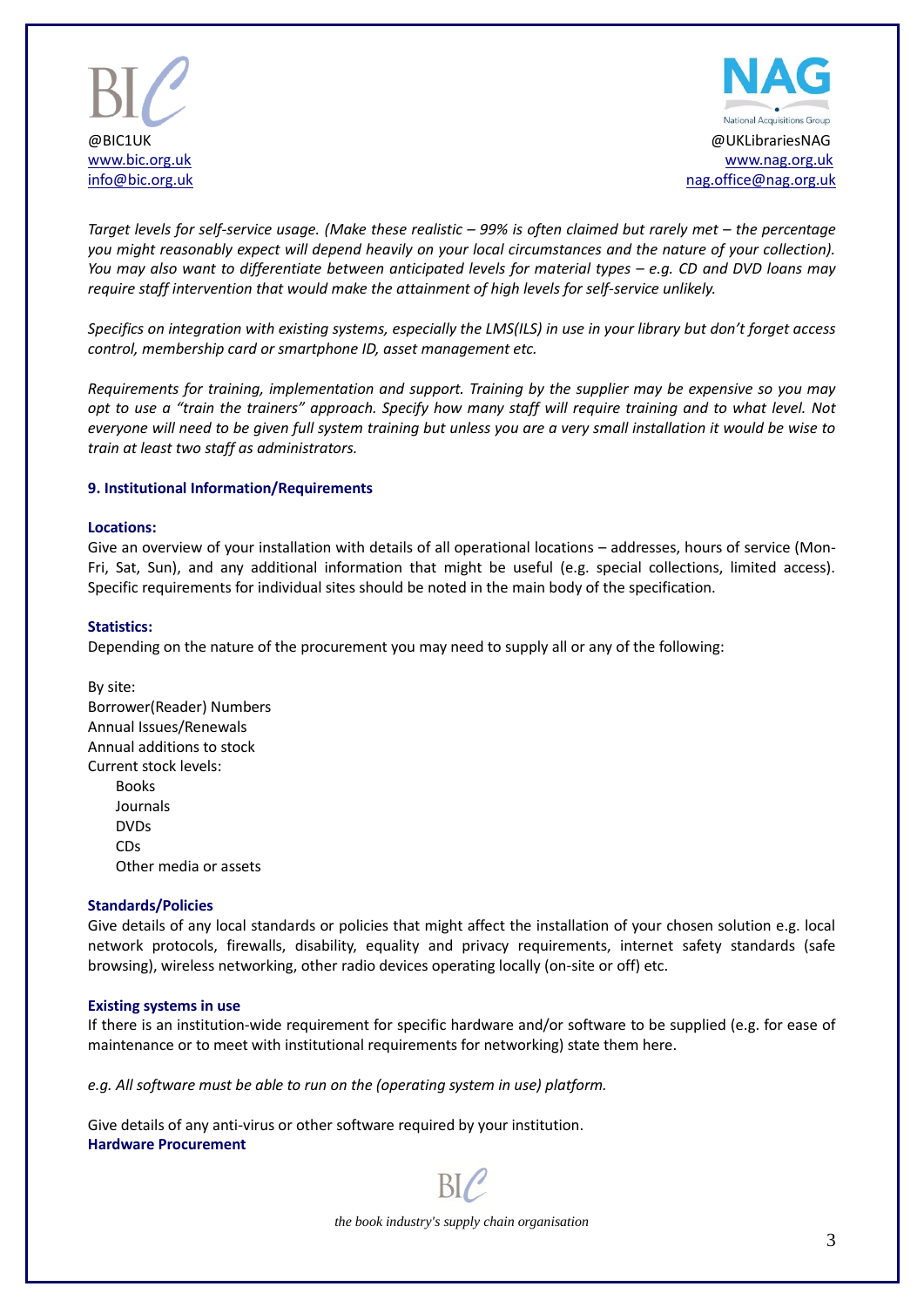



State your position with regard to hardware procurement (i.e. will suppliers require you to buy their hardware or will you be free to seek alternative equipment.)

#### **Capacity**

If you have specific requirements for future capacity, you should state them here.

*e.g. The capacity of the systems proposed must be adequate for the operations as described, and capable of dealing with an increase of up to n% in stated transaction levels...*

Alternatively, you may wish to ask the supplier for a statement of the potential maximum capacity of the proposed configuration.

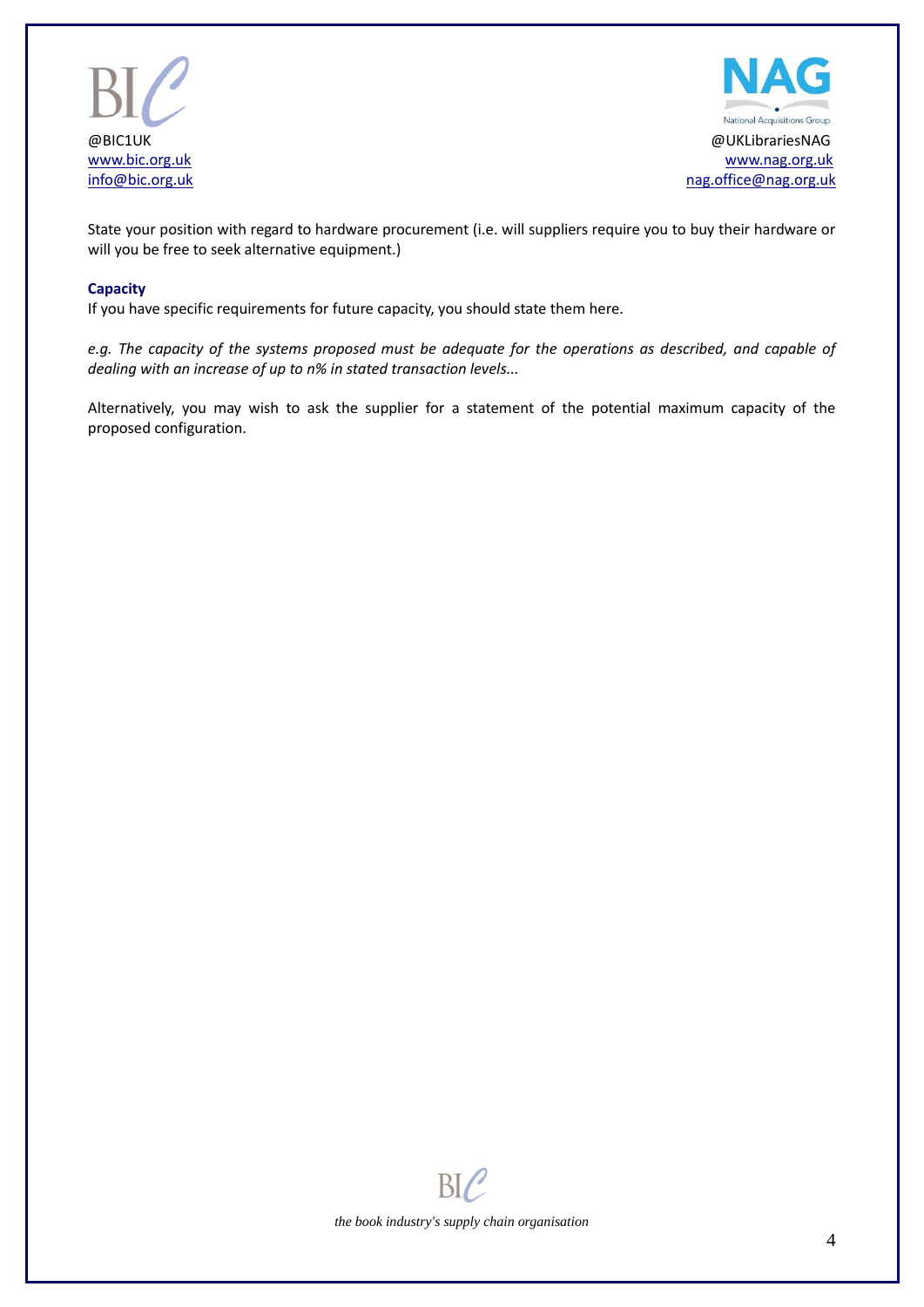



# **Part Two – The Specification**

#### **1. Establishing supplier reputation and approach to delivering RFID solutions**

**Why this matters:** The global RFID market is huge and complex. Over the past 20 or more years many suppliers of RFID materials and solutions have flirted with the library market – often with disastrous consequences for both themselves and their clients. Establishing which ones understand library requirements has become more and more important.

Libraries use RFID in very different ways to other industries so it makes sense to buy a solution from a company that is either already well established in the library RFID market or has at least demonstrated its understanding of how libraries operate. Managing a dynamic stock collection is arguably a more complex operation than managing goods in a warehouse, and circulating stock over a number of years is more demanding than tracking items in the supply chain for a few days - so try to ensure that you buy from a supplier that understands this.

Many suppliers are committed to support international and national standards for both tag and application data. The most important of these relate to the storage of data on the tags (the 'data model') and the data elements and values exchanged between the LMS(ILS) and the third party application. A recent initiative led by Book Industry Communication (BIC) in the UK called the 'Library Communication Framework' (LCF) seeks to introduce some uniformity to the latter with many major LMS, RFID and other application providers having signed the 'LCF Charter' – a pledge to work to improve interoperability through the use of common elements and values.

You can find more information about both data models and LCF in the Appendices.

**Things to tell them:** If you have already invested in RFID include a brief description of your current installation – particularly with regard to the type of tags used, whether they comply with any recognised data standard for RFID tags (ISO 28560, national data models etc.) and the extent of your existing implementation – details of stock holdings and equipment in use across your organisation. If you want stock to be freely circulated across all branches or sites, then give details of all existing installations.

If you have other systems running on site – e.g. access control, smartphone and tablet applications, other RFID solutions, PC booking systems – with which you wish this solution to interact you should list them, together with any known limits to interoperability, to alert potential suppliers.

Whether or not you have already invested in RFID make sure you provide details of any specific networking requirements including local firewalls and any other possible limitations to network access both within your organisation and via the internet.

#### **Sample Questions:**

- **1.1** The supplier must have proven experience of providing solutions for libraries of comparable size and type – preferably RFID-based. A full list of (UK) customers is required – any sites that may not be approached for reference purposes must be identified, together with reasons for their exclusion.
- **1.2** The supplier must indicate whether they are a certified partner (or similar) of (*insert current LMS provider*).
- **1.3** Suppliers must indicate whether they support the following standards/recommendations:
	- **1.3.1** ISO 28560-2?
		- **1.3.2** UK data model for RFID data?
		- **1.3.3** Book Industry Communication's Library Communication Framework?
- **1.4** Is the solution proposed fully interoperable with our other library systems (provide a list here or at the head of this section). Please give details of any known limitations.
- **1.5** Will your solution operate with other Library Management Systems without loss of functionality or deterioration of performance? If not please give details of any known limitations.



*the book industry's supply chain organisation*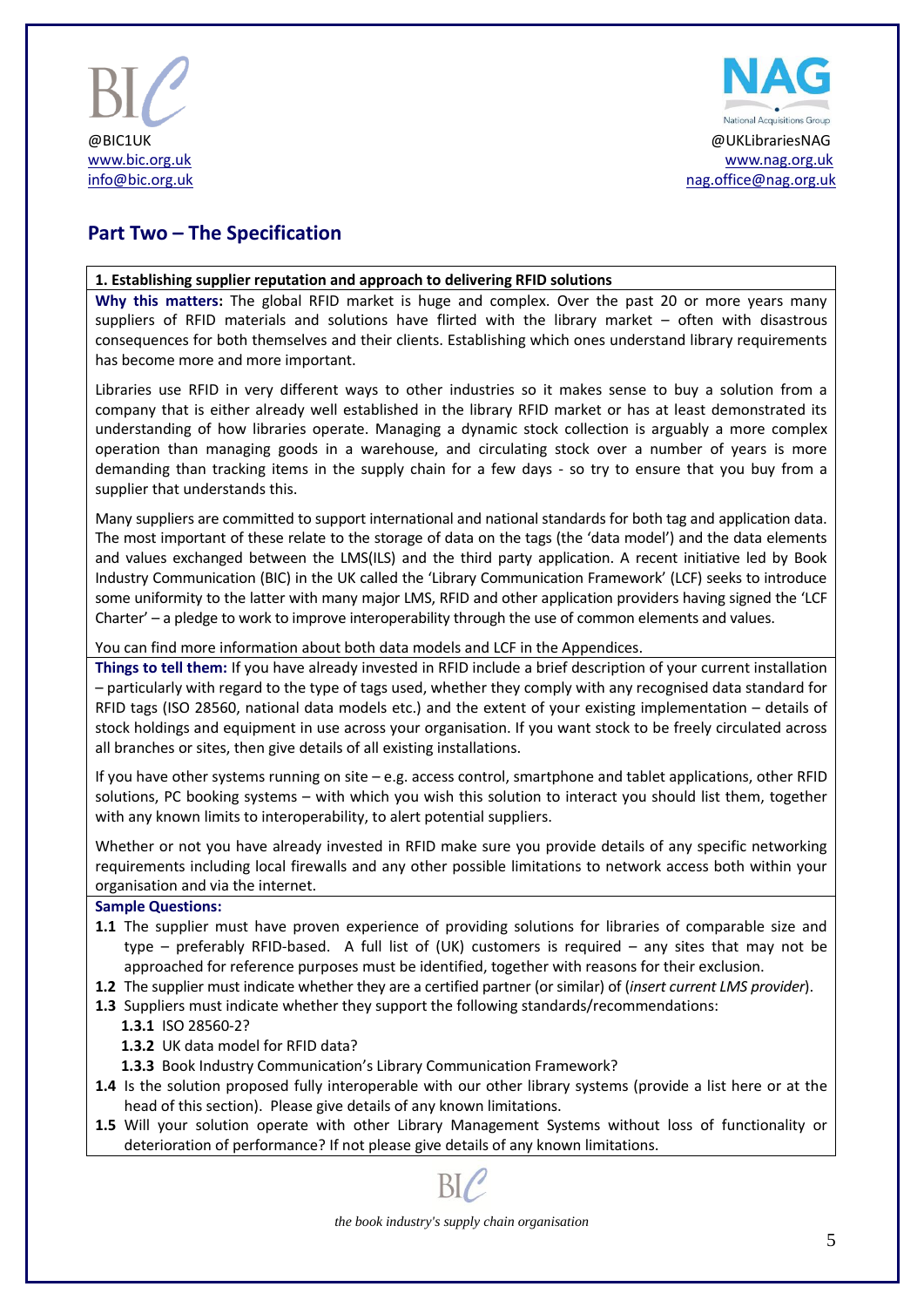



#### **2. Overall Design**

**Why this matters:** The overall design of any solution is important both in terms of its aesthetic appeal, its practicality and increasingly the overall "brand" of the library (including the "look and feel" of the product). The "user experience" should also be consistent across all modules and sites to make interaction as simple as possible.

**Things to tell them:** If the library has particular requirements in terms of design, meeting local needs etc. these should be specified here. This might typically include collections that require special handling (e.g. sheet music, large items, metallic covers). Other areas that might limit service delivery might include specific and/or general language requirements, access for partially sighted or blind users, disabled access etc.

#### **Sample Questions:**

**2.1** Presentation layer software supplied should be consistent with the aesthetics of the site.

**2.2** The user's experience should be consistent across all functions and sites.

#### **3. System Hardware Requirements: Networks and Servers**

**Why this matters:** Many, if not most, RFID applications will make extensive use of networks. As the range of applications being delivered both through dedicated kiosks and workstations or via mobile devices increases (many of them in the public sector no longer library related) access to and through the library network will be essential. Answers to some of the following questions may have to be sought from both your prospective supplier **and** your systems' administrator.

Applications that are not cloud or internet based may require their own server to be added to the network. Depending on the application there may be a need for rapid and reliable communication between the application server and the LMS(ILS). Again the answers to some of these questions may require dialogue between your potential supplier and your systems' administrator.

**Things to tell them:** Any information about network access – firewalls, policies for port access (especially TCP/IP), other known restrictions – should be listed here. Any requirements relating to servers (e.g. operating systems used, preferred manufacturer, communication protocols etc.) should also be listed.

#### **Sample Questions:**

- **3.1** Network and server security must not be compromised by the addition of any RFID enabled equipment. Supplier to specify what measures are in place to ensure this.
- **3.2** Please confirm that there will be no interference between the RFID system and any wireless access points or other radio devices on the site.
- **3.3** Please identify any additional server requirements for your solution. State the specifications, recommended operating system, your access requirements and management responsibilities.
- **3.4** Please state the anticipated lifespan of all hardware proposed.
- **3.5** Please state the network and bandwidth requirements of the proposed system together with any prioritisation recommended to maximise transaction speed and reliability.
- **3.6** All hardware must run on standard power (220/240v in the UK).
- **3.7** Please specify electrical supply and network connection requirements for each item of hardware.

#### **4. Requirements: System**

**Why this matters:** The introduction of a new application may have unforeseen consequences for the operation of existing systems – especially the LMS (ILS). Whilst it is probably unrealistic to expect 100% fault-free seamless integration this should always be the goal.

**Things to tell them:** If replacing an existing installation it would be worthwhile mentioning any known issues with the incumbent solution rather than hoping for the best. For example, you may have had to buy additional hardware or software in order to circumvent some failing of the existing system which may not be needed – or might even conflict – with the successful operation of a new application.

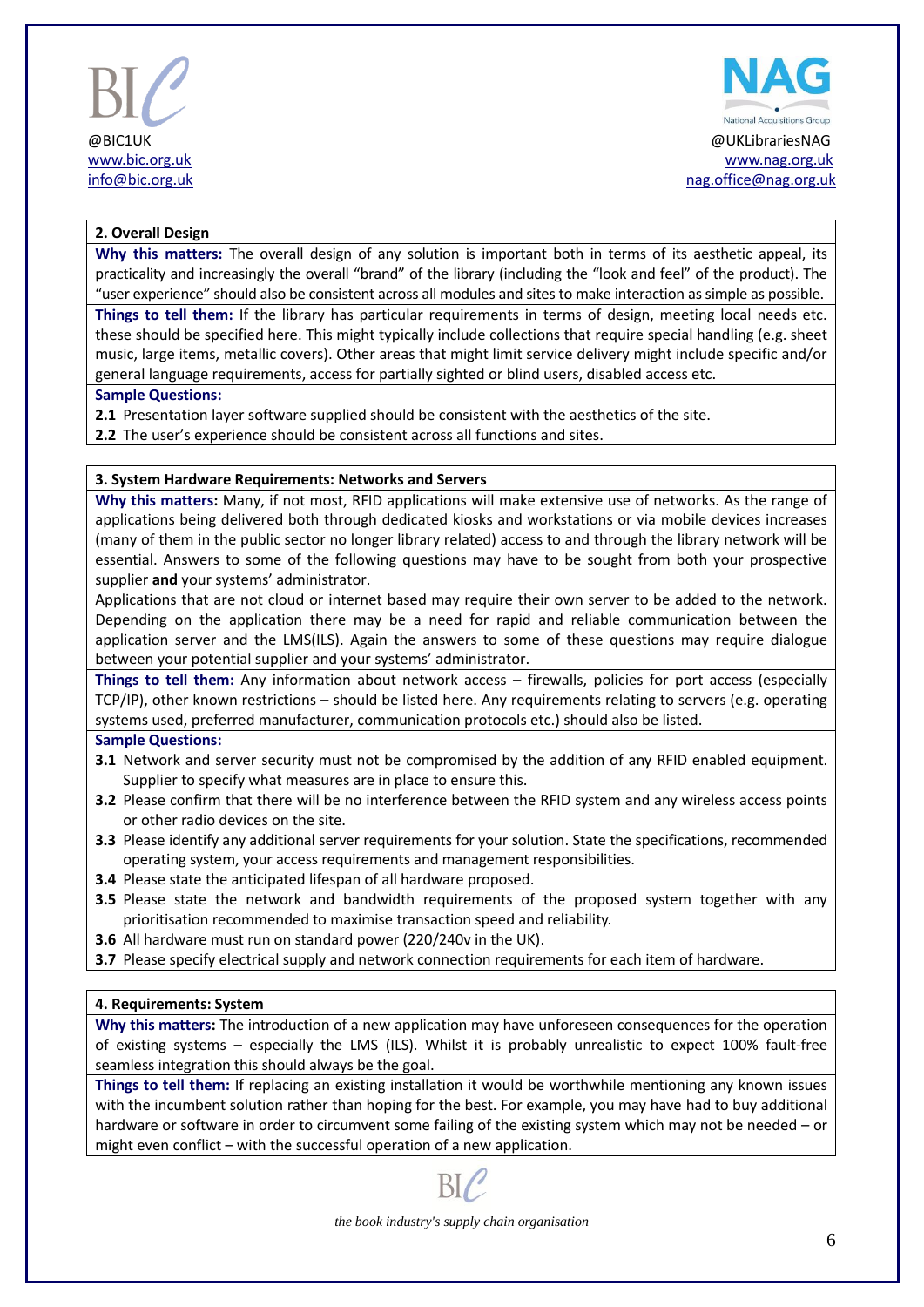



#### **Sample Questions:**

- **4.1** Please provide details of any additional hardware and software requirements for the use of the system with existing staff workstations (if necessary).
- **4.2** Please explain how software integration with the LMS(ILS) is achieved. Please give version numbers of any APIs or other communication protocols (such as SIP) required together with details of any non-standard additions to the standard release versions of same.
- **4.3** Please provide details of costs for all or any software licensing required for 4.1 and 4.2 above.
- **4.4** The application should be fully integrated with the LMS (ILS). Please give details of any functionality that operates entirely independently of the LMS.
- **4.5** LMS(ILS) rules and policies must not be compromised by the application.

#### **5. Requirements: Operations**

**Why this matters:** Whether you are buying an application for staff or library users to operate you will need to be very specific about your expectations for its successful operation.

In the following section you will need to modify or remove any questions that are not relevant to your particular requirement. For example, if you are specifying requirements for a smartphone application to carry out at-shelf discovery or issue you may find that only some of these questions are relevant to the operation of such devices (the most relevant are indicated in **bold**).

However **ALL** the questions are likely to be relevant when buying in hardware and software to run library provided self-service circulation, security and collection management solutions. You should therefore review all the following questions very carefully when preparing your specification.

**Things to tell them:** Any known constraints on size or design peculiar to your site or sites. If you are making a significant investment in hardware it would be well worth inviting prospective suppliers to make site visits to ensure that they propose hardware that is suited to the location(s).

If you are specifying a requirement for the system to interoperate with existing systems, smartcards, smartphones, barcodes etc. you should provide full details of the technology you are using. (frequencies used, data encoding, etc.)

#### **Sample Questions:**

#### **5.1 Hardware – All Units:**

- 5.1.1 **Where necessary devices should be capable of reading any existing borrower identification technology.**
- 5.1.2 **Devices should be able to read tags on all stock items. Please give details of any limitations to this provision (e.g. books with metallic covers).**
- 5.1.3 **Please give details of any size, range or weight restrictions on stock items that may be processed by your devices.**
- 5.1.4 Units should be capable of being upgraded to use additional/alternative borrower identification technologies. Please provide details of any options currently available together with an estimate of costs – both system wide and per device.
- 5.1.5 Self-service units should be capable of operating with low or preferably zero staffing levels for extended periods. Please give details of any limitations that might prevent continuous successful operation.
- 5.1.6 Equipment must be capable of processing non-print assets (e.g. CD's, DVD's) without damage.
- 5.1.7 All self-service units must be capable of providing a printed receipt for transactions.
- 5.1.8 **Smartphone or tablet applications should store receipts electronically.**
- 5.1.9 Please give details of minimum separation distances for each piece of equipment offered. (e.g. minimum distance between issue station and security gate, and between issue stations.)

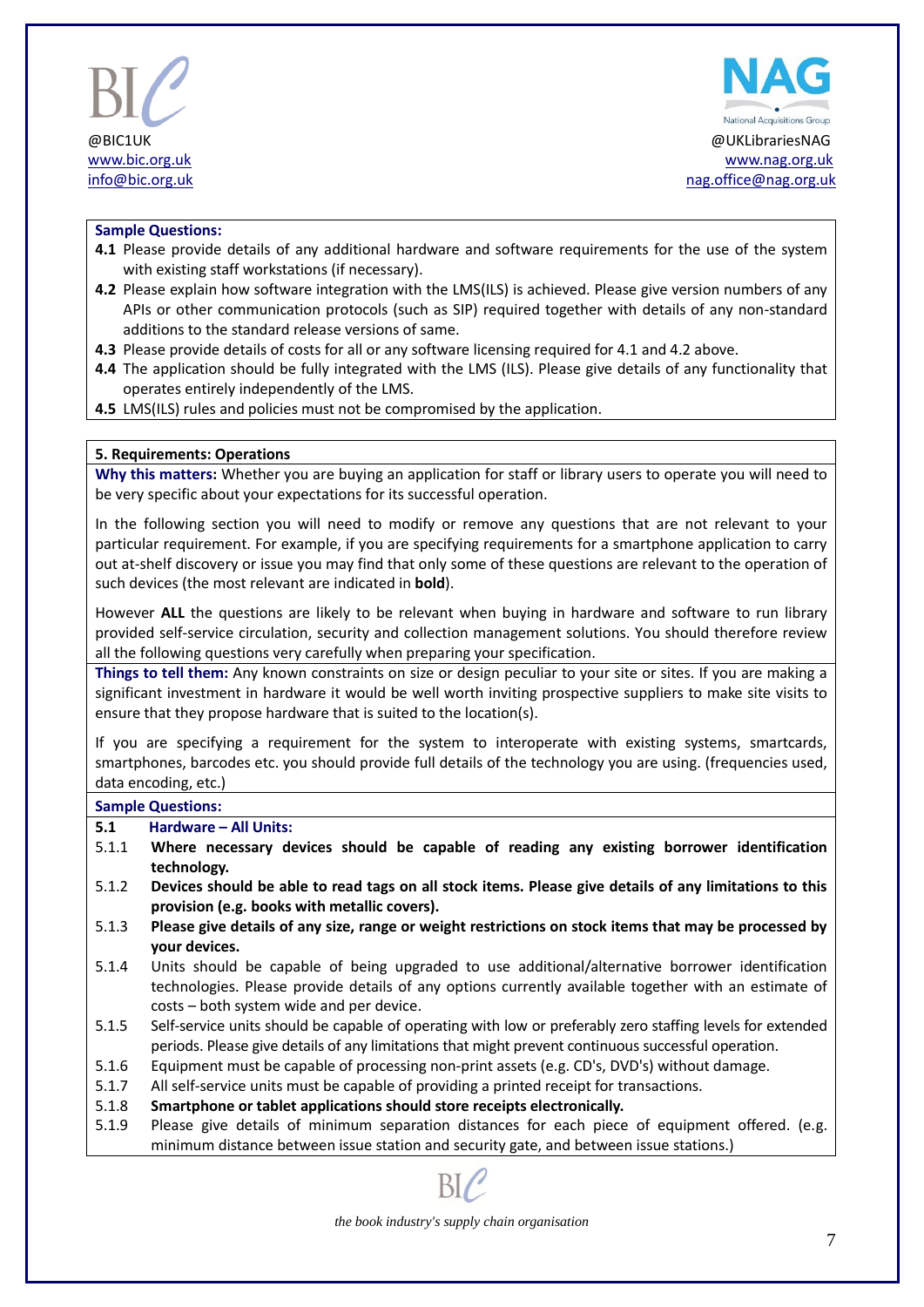



| 5.1.10       | All units should support touch screen operation.                                                                                      |
|--------------|---------------------------------------------------------------------------------------------------------------------------------------|
| 5.1.11       | Provision must be made for access to the system by people with disabilities and be compliant with                                     |
|              | DDA regulations.                                                                                                                      |
| 5.1.12       | All units must be capable of simultaneously reading multiple items. Please give details of read ranges.                               |
| 5.1.13       | Receipt printers should be integral to units.                                                                                         |
| 5.1.14       | Receipt printers should be easily maintainable by staff. Please give details of the process required to                               |
|              | change a roll.                                                                                                                        |
| 5.2          | <b>Hardware - Automated Sorters:</b>                                                                                                  |
| 5.2.1        | Please give details of how your solution deals with non-RFID tagged items.                                                            |
| 5.2.2        | Please provide details of the automated sorting capabilities of your solution. State number of sorting                                |
|              | levels, bins, trolleys supported with particular reference to the use of your systems with (name of your                              |
|              | $LMS(ILS)$ ).                                                                                                                         |
| 5.2.3        | The automated sorter must have the capability to work with books of varying sizes, weights and                                        |
|              | thicknesses. Please specify any limits to any of these metrics.                                                                       |
| 5.2.4        | Automated sorter must be capable of returning audio-visual materials (e.g. music CD's, DVD's, videos,                                 |
|              | audio cassettes). Magnetic media must be handled without risk of damage or erasure.                                                   |
| 5.3<br>5.3.1 | <b>Hardware - Security Gates:</b><br>The security gates shall trigger an alarm signal and/or send a message to staff upon attempted   |
|              | removal of unauthorised items.                                                                                                        |
| 5.3.2        | Please specify read ranges, read speeds and successful detection rates of security equipment provided                                 |
|              | for all material types.                                                                                                               |
| 5.3.3        | Gates shall not interfere with any other ICT or electrical equipment in close location e.g. people                                    |
|              | counters, PCs etc.                                                                                                                    |
|              |                                                                                                                                       |
| 5.4          | <b>Software - Library User Functions:</b>                                                                                             |
| 5.4.1        | <b>All functions:</b>                                                                                                                 |
| 5.4.1.1      | Please provide details of languages supported. Include in your reply details of how the choice of a                                   |
| 5.4.1.2      | different language is presented to the user.<br>Equal prominence should be given to different language options.                       |
| 5.4.1.3      | Please specify how many alternative languages can be made available for use simultaneously.                                           |
| 5.4.1.4      | The system should be user friendly, intuitive and adhere to the general design principles set out in section                          |
|              | 2 above. Context-sensitive help screens, prompts and meaningful error messages must be provided.                                      |
| 5.4.1.5      | The user interface should be customisable to the greatest extent possible. Please supply screen                                       |
|              | snapshots showing the screen layout for major operations.                                                                             |
| 5.4.1.6      | The system should be capable of processing mixed media, multi-part items, e.g. book plus CD.                                          |
|              | 5.4.1.7 The system must be able to operate with both RFID and barcode readers.                                                        |
| 5.4.1.8      | The system should be capable of secure user authentication (at a minimum by prompting for a PIN).                                     |
|              | Please give details and costs of options available.                                                                                   |
| 5.4.1.9      | The system must manage the issue, renew and return of both tagged and untagged items.                                                 |
|              | 5.4.1.10 Self-service units shall be capable of operating in accordance with a user defined schedule of opening                       |
|              | hours and be capable of self-start and self-closedown accordingly.                                                                    |
|              | 5.4.1.11 Access to account details should be restricted to the holder/authorised users only. Please state what                        |
|              | measures are in place to prevent unauthorised account access.                                                                         |
|              | 5.4.1.12 It should be possible for staff to configure units to limit functionality to issue or return, to cope with                   |
|              | changes in demand. Please give details of the process required to make such a change.                                                 |
|              | 5.4.1.13 The system should be capable of displaying customer account details, showing a borrower's<br>outstanding fines, charges etc. |



 $\text{BIC}$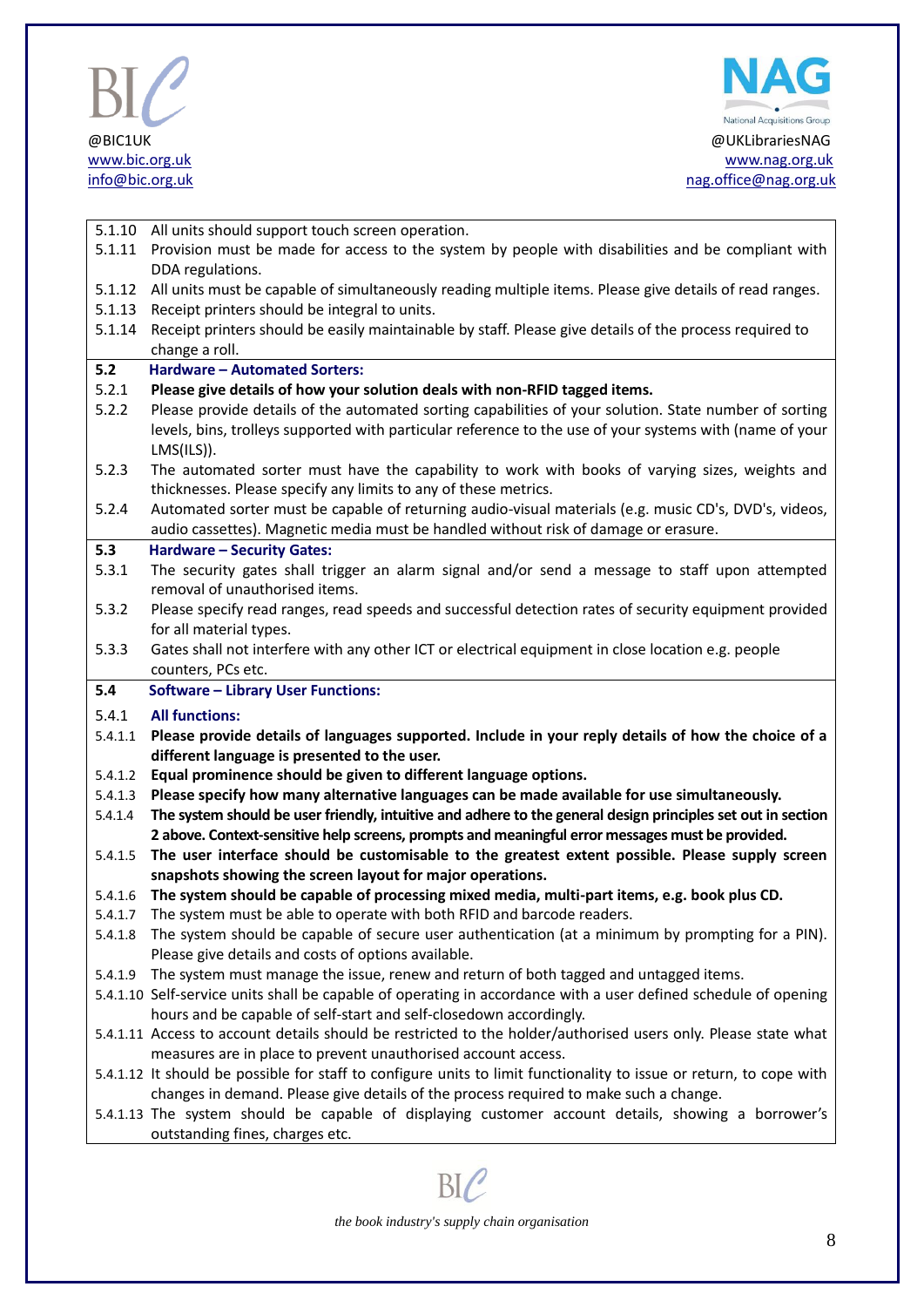



#### 5.4.2 **Issue/Borrower Information:**

- 5.4.2.1 **Receipts should show time, date, device ID, title, due date (for issues) and type of transaction.**
- 5.4.2.2 **Receipts should be capable of being configured by the library to add local text.**
- 5.4.2.3 **All stations must be capable of providing a receipt in either English or other selected language.**
- 5.4.2.4 **The system should provide a running total of items issued or discharged during a transaction.**
- 5.4.2.5 **The system should provide bibliographic details of items issued or discharged (title/author as minimum) during a transaction.**
- 5.4.2.6 **The system should be capable of showing the status of all current loans on a customer record.**
- 5.4.2.7 **The system should allow customers to view the status of any current reservations.**
- 5.4.2.8 **The system should allow customers to cancel any current reservations.**

#### 5.4.3 **Returns:**

- 5.4.3.1 **The system should direct borrowers to place items being returned that have been reserved in a nominated location (e.g. shelf or bin) as determined by the LMS(ILS).**
- 5.4.3.2 **The returns process must update the LMS(ILS) in real time.**
- 5.4.3.3 **Returning an item should automatically re-activate the security status on items.**
- 5.4.3.4 The system must ensure that current user sessions are closed before new ones begin. Please provide details of how this is done.
- 5.4.3.5 Returns should not be updated by the LMS until the item being returned has been processed by a sorter, and can no longer be retained by the customer. Please give details of how your system meets this requirement.

#### 5.4.4 **Payments:**

- 5.4.4.1 **The system should provide facilities for the payment of fines and fees on some/all self-service units. Please detail options and costs for providing this functionality.**
- 5.4.4.2 **Payment stations should offer self-payment of charges via Chip and Pin, Smartcard, Smartphone or cash (notes and coins). Please provide full details of functionality available e.g. change given.**
- 5.4.4.3 **Self-service units should be capable of printing a receipt giving full details of any payment transaction, e.g. time, amount paid, reason for charge.**
- 5.4.4.4 **Units capable of taking payment transactions should provide an end of day printable report of card transactions at each unit for reconciliation and audit purposes.**

#### **5.5 Software – Staff Functions**

#### 5.5.1 **All functions:**

- 5.5.1.1 The system should be fully integrated with full staff functionality provided by the LMS (ILS).
- 5.5.1.2 Staff should be alerted to any operational problems (e.g. receipt printers low on paper, sorter bin full). Please give details of the methods by which this may be achieved.

#### 5.5.2 **Collection Management**

- 5.5.2.1 Please provide a full description of collection management functionality offered by your system.
- 5.5.2.2 Please describe in detail how your system facilitates the selective identification of stock e.g. missing or lost, misplaced, special collection management etc.
- 5.5.2.3 Collection management device(s) should be capable of carrying out multiple routines simultaneously e.g. looking for lost, reserved or missing items at the same time.
- 5.5.2.4 Data collected by the device shall be in a format suitable for use and manipulation in standard desktop software packages. Please specify options available.
- 5.5.2.5 Please give details of options available for exporting data from the collection management device(s) to the LMS (ILS).

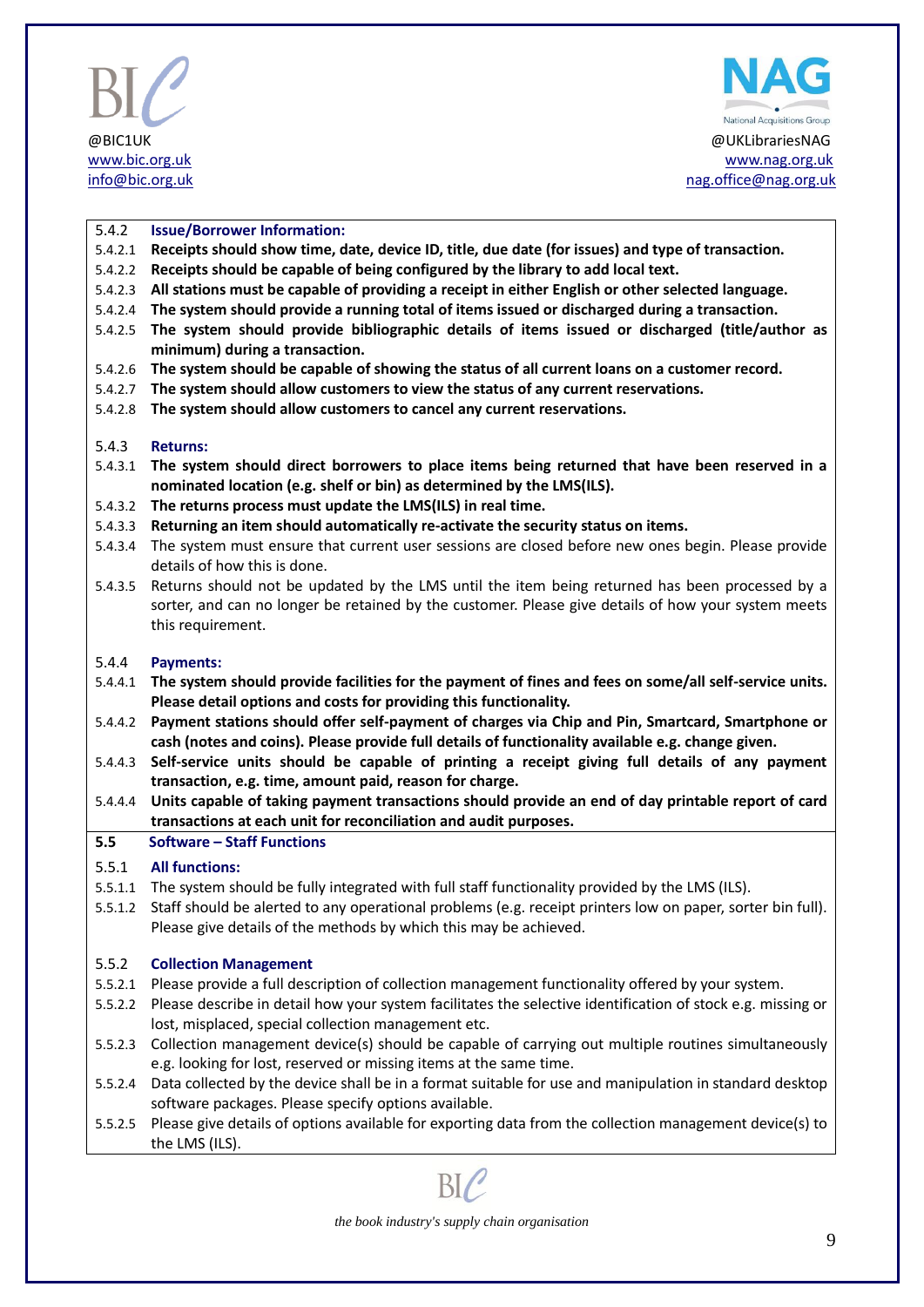



#### **5.6 Security Gates**

- 5.6.1 Security gates shall provide a real-time report back to a nominated staff workstation showing details of any item which has triggered the security alarm.
- 5.6.2 The security system shall generate and store a report detailing the ID of any items illegally removed from the library.
- 5.6.3 Please give full details of your procedures for ensuring the security of CD and DVD collections.

5.6.4 Please state whether your system uses AFI or EAS encoding for security.\*

\***Note for librarians:** AFI is the more widely recommended means of handling security under ISO 28560-2 but you may decide that EAS is sufficient for your needs. There are many articles discussing the advantages and disadvantages of both available on the internet.

#### **6. Standards and Best Practice**

**Why this matters:** The library industry is both blessed and cursed by standards. There are standards governing so many aspects of library activities that it is often tempting to overlook some of them. There are also many different kinds of standards – some, like the now ageing Standard Interchange Protocol (SIP) originally developed by 3M to simplify communications between their self-service devices and third party suppliers are widely accepted as "de facto" standards. Others – like the International Standard for RFID data (ISO 28560) are the foundation for building new "standards" – like the UK Data Model – which are widely, but not universally supported by suppliers. More information is at Appendix A.

"Best Practice" is sometimes a difficult concept to define. Usually these are ways of working that have been generally accepted by users to be most efficient and productive. Within the narrow confines of RFID procurement very little in the way of best practice has been defined/agreed. Most recently Book Industry Communication has launched an initiative called the "Library Communication Framework" (LCF) which seeks to improve interoperability between an RFID (or other) system and an existing LMS(ILS). This is an evolving "standard" so your specification may need to be amended over time. More information is available in Appendix B. Updated information will be posted at<http://www.bic.org.uk/145/Information-about-LCF/>

**Things to tell them:** Your organisation may require certain standards to be supported by ICT suppliers – particularly with regard to internet safety and privacy – be sure to check and advise potential suppliers accordingly.

If you already use RFID in your library make sure you know the format of the tags you are using and provide that information here. Tags may be of different frequency (unlikely in the UK), use different data models (especially if pre-2011), and/or store a limited amount of data. To avoid subsequent misunderstanding or disappointment make sure you tell prospective suppliers everything you can about your existing RFID tags.

#### **Sample Questions**

- **6.1** RFID tags must be read/write, operate at 13.56MHz and be compliant with ISO standards 15693 and, 18000-3. Please provide full details of the tags you propose to supply including IC, form factor and antenna composition.
- **6.2** Tag data must comply with ISO 28560-2 and the UK National Profile for this standard. (The "UK data model").
- **6.3** Suppliers should state whether they are members of the LCF consortium.
- **6.4** Suppliers should give details of all or any applications they supply that have been developed using the LCF.

#### **7. Tag Locking and Encryption**

**Why this matters:** Data on RFID tags may optionally be locked and/or encrypted. Locked data cannot be read by anyone else, encrypted data can only be read by someone with the encryption key. Some early RFID implementations used locking and/or encryption to secure the collections but unfortunately for some libraries this often prevented them from changing suppliers at a later date without re-tagging their collections.

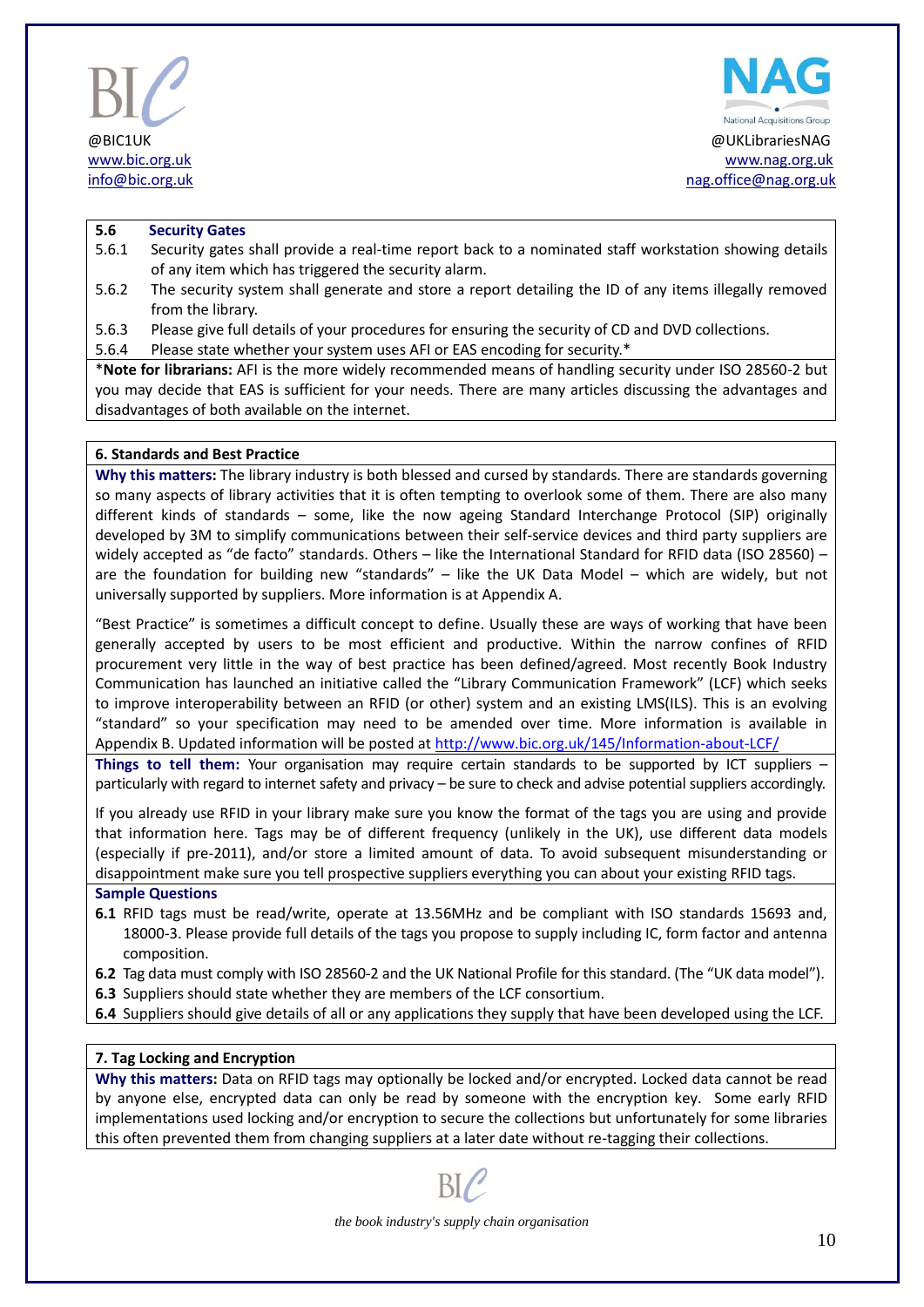



Concerns over possible new privacy legislation (see note at the end of Part Two) has led some suppliers to consider using one or both of these options to limit access to tag data. You should be aware of the possible consequences of adopting this approach – especially if you are a member of a consortium where sharing of stock may be a requirement for membership.

A number of RFID users – mostly in the universities – have written local smartphone applications to provide new functionality for their library users. It is of course essential that such applications have full access to tag data in order to operate. If your library is using, or considering using your own applications you will want to ensure that tags remain open to alteration.

**Things to tell them:** If you already have RFID in your library you will want to verify the status of your existing tags. Locked or encrypted tags may need to be replaced by a new supplier incurring additional unforeseen costs after the procurement has been completed. Providing a sample tag from your existing system to potential suppliers will avoid any nasty surprises.

#### **Sample Questions**

**7.1** Please advise us of any additional security you may have implemented for tag data. In particular whether any data elements are locked and/or encrypted.

#### **8. Item Tagging**

 *N.B. Only relevant if you require suppliers to take responsibility for tagging existing stock.*

#### **Sample Questions**

- **8.1** The tagging process shall be as simple and speedy as possible. Please give examples of anticipated tagging rates.
- **8.2** *(If required)* Tags suitable for use in rare and antiquarian material should be available for use. Please provide details of options available.
- **8.3** Suppliers should state whether the tagging process requires a connection to the LMS (ILS).
- **8.4** Please supply detailed estimates of time needed to tag all necessary stock at each site.
- **8.5** The system shall provide a means of tagging stock both at the shelf (for initial conversion) and at a staff workstation (e.g. for re-tagging). Please provide details of the solution offered.

#### **9. Operational matters - Installation, Training, Maintenance and Technical Support**

**Why this matters:** The installation of kiosks, gates, sorters etc. can be a very disruptive experience so it is important to understand exactly what work will need to be carried out. How much disruption can be expected, how long will the work take and what staff involvement will be required?

**Things to tell them:** If there are any local factors that might affect access to the site, networks, power supplies etc. you should include the details here.

If you plan to use existing staff to train other members give details of those you wish to be trained – numbers, abilities etc. Similarly if you intend to provide any level of local technical support give an indication of the skill levels of your staff.

#### **Sample Questions**

- **9.1** *(If required)* The system should be capable of being managed and maintained remotely, preferably via a secure web interface.
- **9.2** *(If required)* All devices should be remotely configurable from a single point of control.
- **9.3** *(If required)* A designated local system administrator should be notified automatically when any system component requires attention. Suppliers should give details of the options available to meet this requirement.
- **9.4** The system shall be capable of 24/7 operation.
- **9.5** System failure should not compromise data integrity.

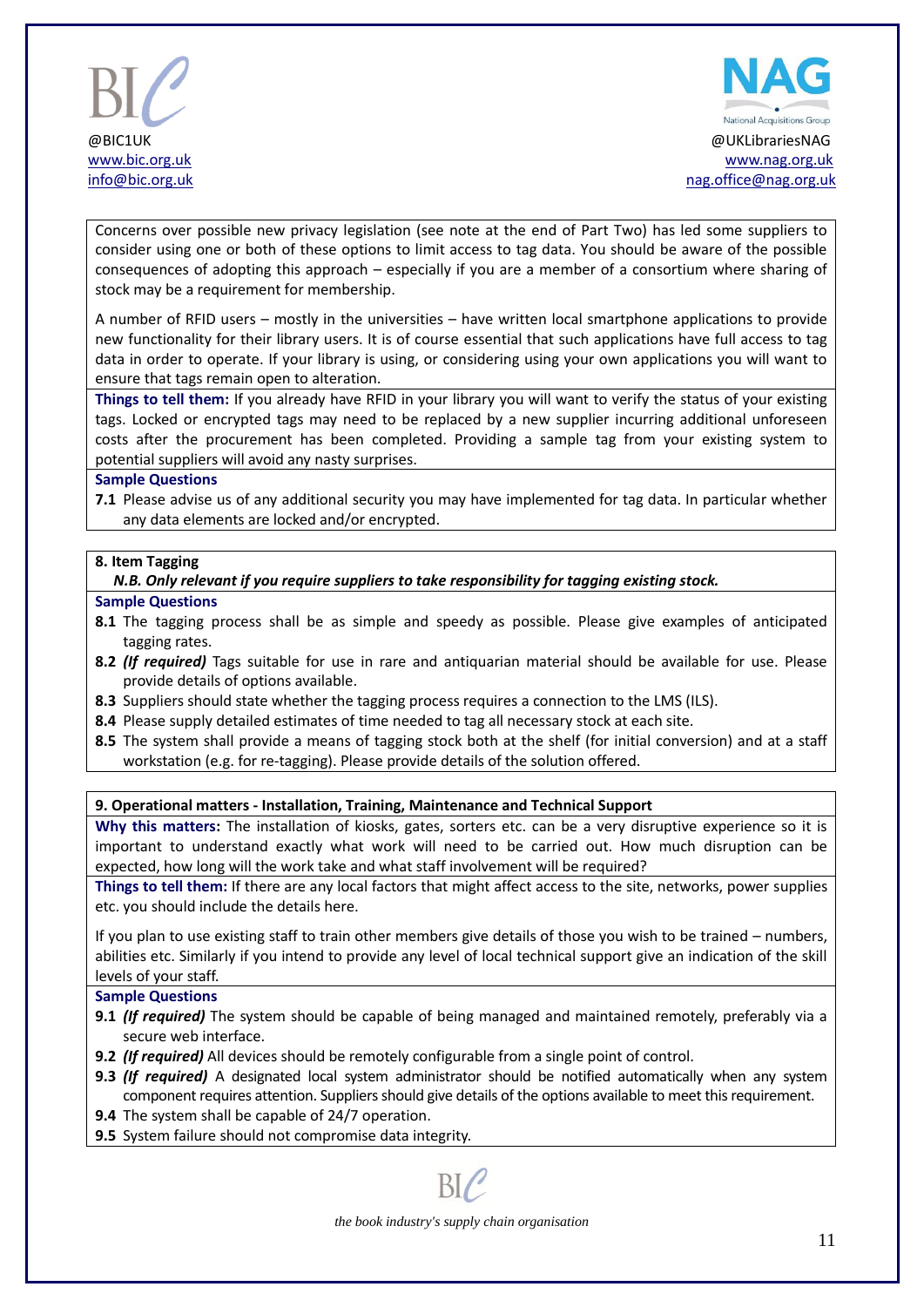



- **9.6** The system shall be capable of operating in offline mode if connection to the LMS is lost. Please specify what system capabilities would still be available in this eventuality.
- **9.7** Any data captured whilst in offline mode shall be uploaded to the LMS when the connection is restored. Please specify system capabilities in this area.
- **9.8** Please give details of procedures in place to preserve loan policy rules if the connection to the LMS (ILS) fails.
- **9.9** System performance should be consistent at all times and should not be compromised at peak usage periods. Please specify performance level capabilities of the system.
- **9.10** The system shall supply management information on the usage of the self-service units both individually, and by group and site.
- **9.11** Please detail the range of management information reports available and any applications/software required to undertake reporting functionality.
- **9.12** Please provide detailed proposals for staff training to include direct training by supplier or a "cascading" model for designated staff trainers.
- **9.13** Full documentation for all functionality and any user maintenance of the system shall be provided.
- **9.14** Upgrades to the system shall be accompanied by full explanatory documentation.
- **9.15** Upgrades to the LMS(ILS) shall not affect functionality of the RFID System.
- **9.16** Upgrades to the RFID System shall not affect functionality of any existing local systems including the LMS (ILS).
- **9.17** Please provide a copy of your standard Service Level Agreement including details of standard service hours, response times and escalation procedures.
- **9.18** Please give details of your preventative maintenance plan.
- **9.19** Suppliers are invited to provide a system development roadmap covering planned future upgrades / hardware releases over the period of the contract. Where possible this should include an indication of any associated additional costs.

#### **10. Devices and Consumables**

**Why this matters:** The design of both hardware and software may have a significant impact on the level of work that each system component can handle. It is often a better strategy to give details of existing usage levels and ask the supplier to make recommendations for the numbers of units that they will guarantee to manage those levels rather than specify the number of units yourself. Competition for bids should ensure that the numbers of units a supplier is prepared to **guarantee** in this regard are realistic.

You might also have a fixed requirement for the number of units you require (e.g. for staff use). Alternatively you may prefer to establish unit prices (and discount levels for bulk purchasing) for yourself and make your own assessment of needs. In the following section we provide sample wording for all these eventualities.

#### **Do not include equipment levels for devices you do not require.**

**Things to tell them:** If you are already using RFID in your library you should provide details of existing equipment together with your experience of their capabilities in managing current volumes of traffic.

If you have provided statistics for use, numbers of units etc., in Part One there is no need to repeat that here, otherwise add it at the beginning of this section.

#### **Sample Questions**

- **10.1 EITHER:** Suppliers to state the number of RFID enabled staff workstation(s) required to manage usage levels as specified above.
	- **OR:** The system shall provide *n* RFID enabled staff workstation(s).

**OR:** Please give unit costs and discounts available for bulk purchasing of RFID enabled staff workstation(s).

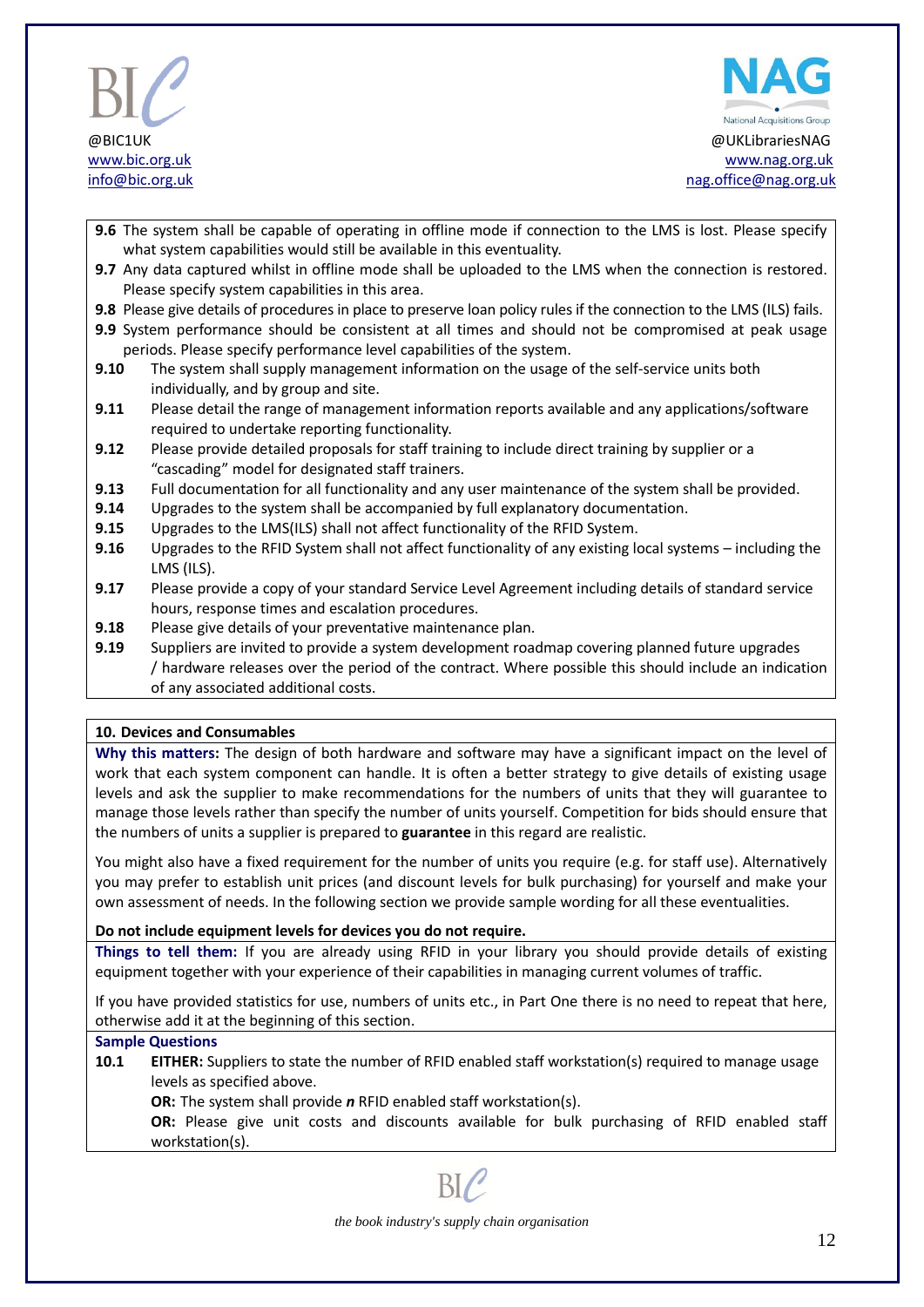



| 10.2  | <b>EITHER:</b> Suppliers to state the number of RFID self-service station(s) for client use required to manage                    |
|-------|-----------------------------------------------------------------------------------------------------------------------------------|
|       | usage levels as specified above.                                                                                                  |
|       | OR: The system shall provide n RFID self-service station(s) for client use.                                                       |
|       | OR: Please give unit costs and discounts available for bulk purchasing of RFID self-service station(s) for<br>client use.         |
| 10.3  | The system shall provide payment facilities at self-service stations as follows: (enter list here).                               |
| 10.4  | EITHER: Suppliers to state the number of sets of security gates required to manage usage levels as                                |
|       | specified above.                                                                                                                  |
|       | OR: The system shall provide <i>n</i> sets of security gates.                                                                     |
|       | OR: Please give unit costs and discounts available for bulk purchasing of sets of security gates.                                 |
| 10.5  | EITHER: Suppliers to state the number of mobile stock management device(s) required to manage<br>usage levels as specified above. |
|       | OR: The system shall provide <i>n</i> mobile stock management device(s).                                                          |
|       | OR: Please give unit costs and discounts available for bulk purchasing of mobile stock management                                 |
|       | device(s).                                                                                                                        |
| 10.6  | EITHER: Suppliers to state the number of automated sorters required to manage usage levels as                                     |
|       | specified above.                                                                                                                  |
|       | OR: The system shall provide <i>n</i> automated sorters.                                                                          |
|       | OR: Please give unit costs and discounts available for bulk purchasing of automated sorters.                                      |
| 10.7  | EITHER: Suppliers to state the number of automated accession units required to manage usage levels                                |
|       | as specified above.                                                                                                               |
|       | OR: The system shall provide <i>n</i> automated accession units.                                                                  |
|       | OR: Please give unit costs and discounts available for bulk purchasing of automated accession units.                              |
| 10.8  | The system shall provide interactive shelving or display units for special exhibits, recent acquisitions                          |
|       | etc.                                                                                                                              |
| 10.9  | The Supplier shall supply sufficient tags for the current level of library stock as follows:                                      |
|       | <i>n</i> books                                                                                                                    |
|       | $n$ CD / DVDs                                                                                                                     |
|       | Other (specify)                                                                                                                   |
| 10.10 | Please indicate size, type and cost of replacement printer paper rolls.                                                           |

#### **NB: A note on privacy.**

At the time of writing there is considerable interest in the issue of RFID privacy driven mostly by the European Union's mandate M436. So far there has been no response from the UK agency (the Information Commissioner) to the mandate and accordingly there are no mandatory requirements for dealing with the issue. RFID suppliers are mostly aware of the situation which is also being closely monitored by BIC. It may be worth asking potential suppliers what steps they have taken to anticipate any changes that might be required in the future to comply with possible privacy legislation and how the solution they propose would be affected.

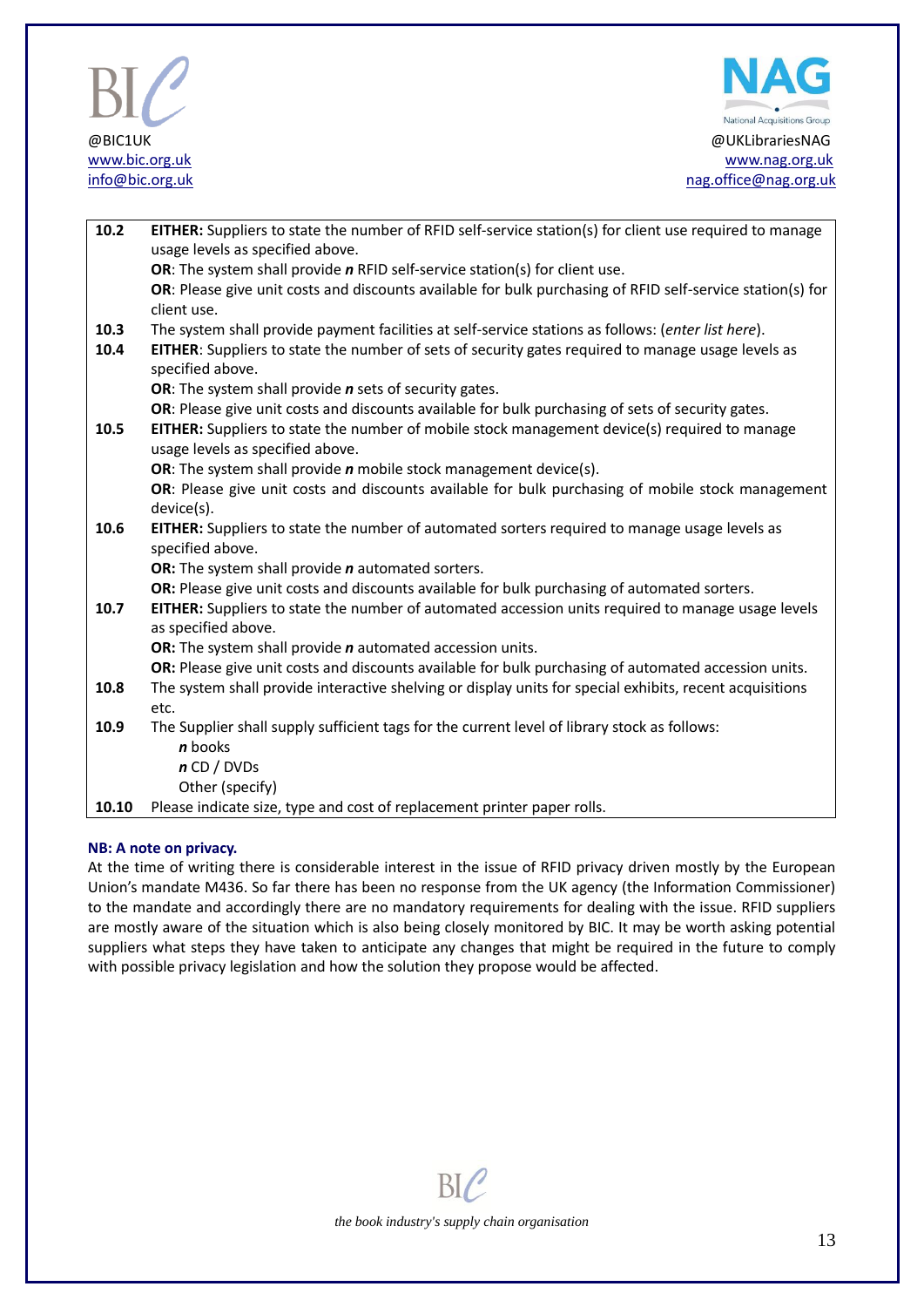



## **Part Three – The Cost Summary**

One of the most difficult aspects of buying systems is comparing like with like. Different organisations may require costs to be submitted in different ways, different tender processes may require you to request information in ways that make it difficult to assess the real cost of any given proposal.

You might therefore want to consider adding your own costs schedule for suppliers to complete – regardless of any that are mandated by either your organisation or tender process being used – to help you assess the relative costs of each submission. A suggested format is offered below, but the actual content will obviously vary from implementation to implementation so feel free to adapt it to your own requirements.

Make sure you include all the relevant sections from Part Two in your schedule! A sample template for cost comparison is given on the next page, but the list of items will of course vary from procurement to procurement so you will need to generate your own list.

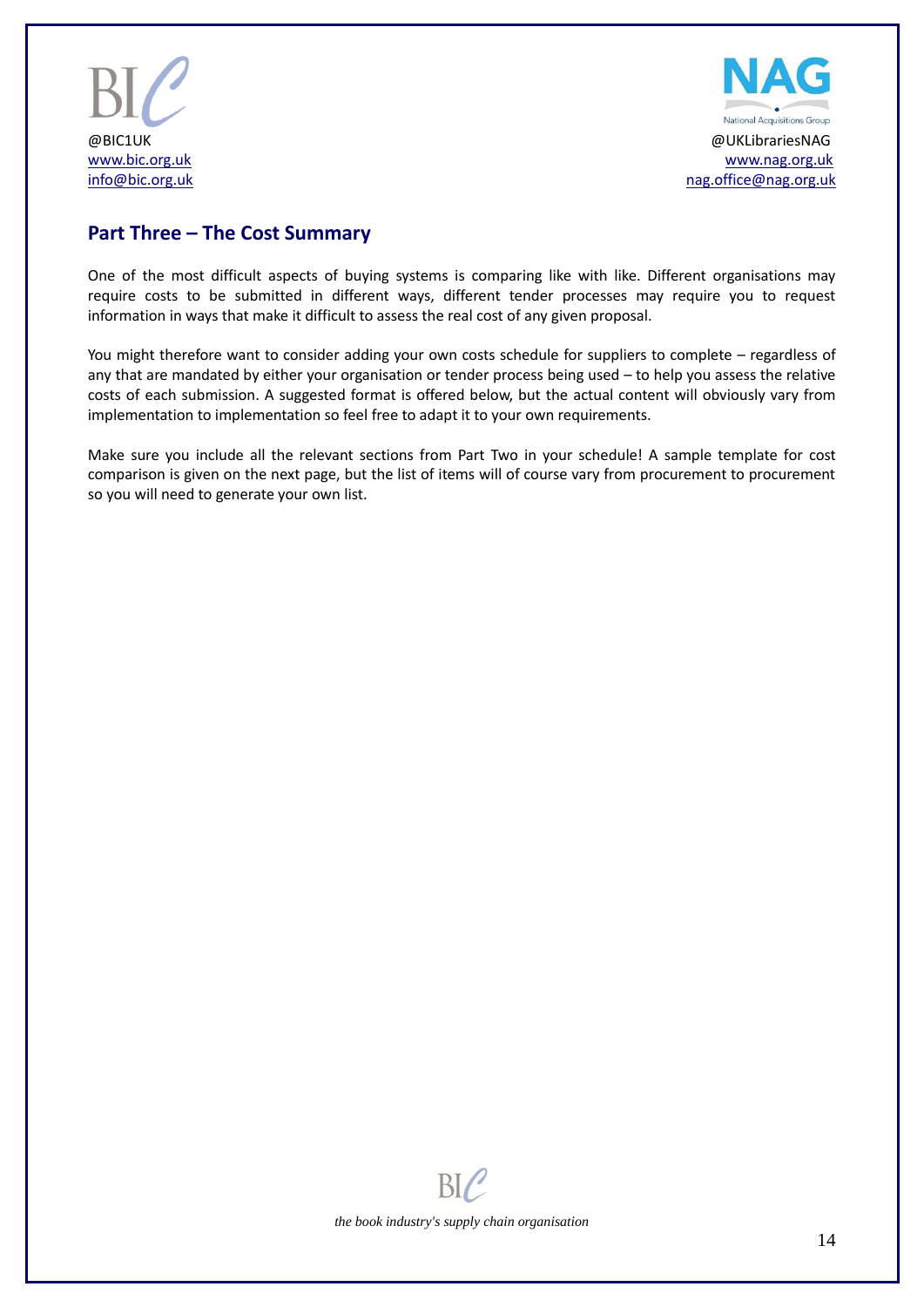



# **Sample Cost Comparison**

| <b>Hardware</b>  |                                                                                           |                |                                |                  |              |         |                  | Unit Cost (include minimum 1 year warranty) |       |  |  |
|------------------|-------------------------------------------------------------------------------------------|----------------|--------------------------------|------------------|--------------|---------|------------------|---------------------------------------------|-------|--|--|
| <b>Schedule</b>  |                                                                                           | <b>Product</b> | <b>Technical</b>               | Image (may be    |              |         |                  |                                             |       |  |  |
| #                | <b>Product Description</b>                                                                | $ID*$          | <b>Specification (may</b>      | appended)        | $\mathbf{1}$ | $2 - 4$ | $5-9$            | $10 - 20$                                   | $20+$ |  |  |
|                  | Self-service kiosk for                                                                    |                |                                |                  |              |         |                  |                                             |       |  |  |
|                  | 1.1 issue/return/renewal                                                                  | example 1      |                                |                  |              |         |                  |                                             |       |  |  |
|                  | As above with chip & PIN                                                                  |                |                                |                  |              |         |                  |                                             |       |  |  |
|                  | 1.2 capabilities                                                                          | example 2      |                                |                  |              |         |                  |                                             |       |  |  |
| 1.3              |                                                                                           |                |                                |                  |              |         |                  |                                             |       |  |  |
|                  | <b>Annual Maintenance/Service Charge</b>                                                  |                |                                |                  |              |         |                  |                                             |       |  |  |
|                  |                                                                                           |                |                                | <b>Unit Cost</b> |              |         |                  |                                             |       |  |  |
| <b>Schedule</b>  |                                                                                           |                |                                |                  |              |         |                  |                                             |       |  |  |
| #                | <b>Product ID*</b>                                                                        | $\mathbf{1}$   | $2 - 4$                        |                  | 5-9 10-20    | $20+$   |                  |                                             |       |  |  |
|                  | 2.1 example 1                                                                             |                |                                |                  |              |         |                  |                                             |       |  |  |
|                  | 2.2 example 2                                                                             |                |                                |                  |              |         |                  |                                             |       |  |  |
| 2.3              |                                                                                           |                |                                |                  |              |         |                  |                                             |       |  |  |
|                  |                                                                                           |                |                                |                  |              |         |                  |                                             |       |  |  |
|                  | Please supply details of extended warranty terms                                          |                |                                |                  |              |         |                  |                                             |       |  |  |
|                  |                                                                                           |                |                                |                  |              |         |                  |                                             |       |  |  |
| <b>RFID Tags</b> |                                                                                           |                |                                |                  |              |         |                  |                                             |       |  |  |
|                  |                                                                                           |                |                                |                  |              |         | <b>Unit Cost</b> |                                             |       |  |  |
|                  |                                                                                           |                | <b>Technical</b>               |                  |              |         |                  |                                             |       |  |  |
|                  |                                                                                           |                |                                |                  |              |         |                  |                                             |       |  |  |
| <b>Schedule</b>  |                                                                                           | <b>Product</b> | <b>Specification (may</b>      | Image (may be    |              |         |                  |                                             |       |  |  |
| #                | <b>Product Description</b>                                                                | $ID*$          | be appended)                   | appended)        |              |         |                  | 1 1-10,000 10-50,000 50-250,000 250,000+    |       |  |  |
|                  | 3.1 Non-proprietary tags for books                                                        |                |                                |                  |              |         |                  |                                             |       |  |  |
|                  | 3.2 Non-proprietary tags for CDs/DVDs                                                     |                |                                |                  |              |         |                  |                                             |       |  |  |
| 3.3              |                                                                                           |                |                                |                  |              |         |                  |                                             |       |  |  |
|                  |                                                                                           |                |                                |                  |              |         |                  |                                             |       |  |  |
|                  | <b>Delivery, Implementation and Training</b>                                              |                |                                |                  |              |         |                  |                                             |       |  |  |
|                  |                                                                                           |                |                                |                  | Charge       |         |                  |                                             |       |  |  |
|                  | Daily rate for implementation of system (to include number of day and resources required) |                |                                |                  |              |         |                  |                                             |       |  |  |
|                  |                                                                                           |                |                                |                  |              |         |                  |                                             |       |  |  |
| <b>Schedule</b>  |                                                                                           |                |                                |                  |              |         |                  |                                             |       |  |  |
| #                | <b>Activity</b>                                                                           | # of days      | <b>Resources required Cost</b> |                  |              |         |                  |                                             |       |  |  |
|                  | 4.1 e.g. Site preparation                                                                 |                |                                |                  |              |         |                  |                                             |       |  |  |
| 4.2              |                                                                                           |                |                                |                  |              |         |                  |                                             |       |  |  |
| 4.3              |                                                                                           |                |                                |                  |              |         |                  |                                             |       |  |  |
| <b>Training</b>  |                                                                                           |                |                                |                  |              |         |                  |                                             |       |  |  |
| <b>Schedule</b>  |                                                                                           |                |                                |                  |              |         |                  |                                             |       |  |  |
| #                | <b>Activity</b>                                                                           | # of days      | <b>Resources required Cost</b> |                  |              |         |                  |                                             |       |  |  |
|                  | 5.1 e.g. "Cascade" training of key personnel                                              |                |                                |                  |              |         |                  |                                             |       |  |  |
| 5.2              |                                                                                           |                |                                |                  |              |         |                  |                                             |       |  |  |

\* If product numbers are supplied by the potential vendor use these in Section 1 (copying them to Section 2 as indicated by the highlighting). If no product numbers are available, use your own notation.

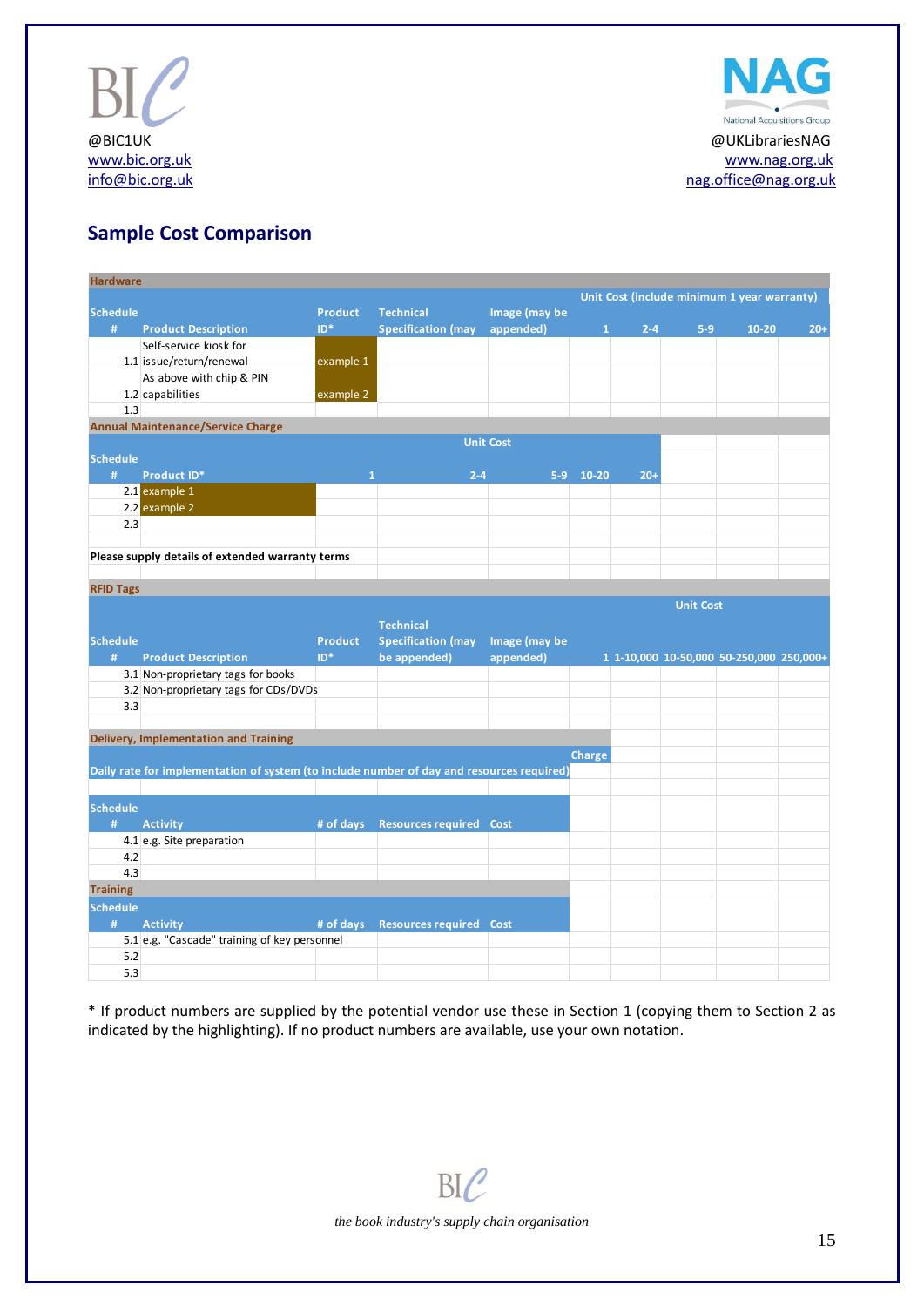



### **Part Four – Evaluation**

There is no hard and fast methodology for evaluating bids. In preparing a tender request you should carefully work through each of the previous sections identifying which questions are relevant to your requirements. You will almost certainly use some, discard others and possibly add some of your own.

We would urge you to decide which questions are mission critical – i.e. without a positive response the project cannot proceed – and which are not. Try to avoid being too prescriptive – different systems have different designs and workflows and may not work in the way you envisage they should. If you mandate too many operational features you may eliminate everybody!

So for each question in your specification you will want to think hard about which are indeed mandatory, which you consider important, but that the absence of which would not prevent you from using the solution, and the rest. These final questions will normally include such questions as those you may have asked for information gathering, for the supplier to express a view/opinion or for establishing costs of optional equipment.

To create your specification, copy each question you want to use to the first column of a table (labelled "Importance") and then add a column to indicate the relative importance of each using the following values:

- **3** Mandatory, a positive response is essential.
- **2** Highly desirable, a positive response to these requirements will score more points.
- **1** Desirable, not essential to operation but helpful to decision-making.

Prospective suppliers should be asked to respond with both a code and an explanation. Add another two columns to your specification for these responses.

You may decide that the supplier's written response doesn't correspond to their estimation of the code value they have selected. If this happens change the code, make a note of your reasons and take it up with the supplier later.

Many of the questions will not elicit a simple yes/no response and you should review each of the questions you use carefully. Those that request specific assurances can be completed by prospective suppliers in accordance with the following values:

- **A** The proposed solution meets this requirement in full.
- **B** The proposed solution partially meets the requirement.
- **C** The proposed solution will meet the requirement fully or partially in the future.
- **D** Not available or planned.

You will want suppliers to offer an explanation for their response – especially for responses "B" and "C". We suggest adding the following note:

*Suppliers are requested to give a full explanation of the extent to which they meet requirements where they have given either a "B" or "C" response. Where a "C" has been recorded they should give an indication of timescales for full or partial delivery of the requirement.*

Finally, you might usefully offer suppliers the opportunity to tell you more about anything they feel is relevant to your requirement that has not been addressed by your specification. This will not be scored as such but may help you to determine whether you have fully understood their offer and have marked their response fairly.



*the book industry's supply chain organisation*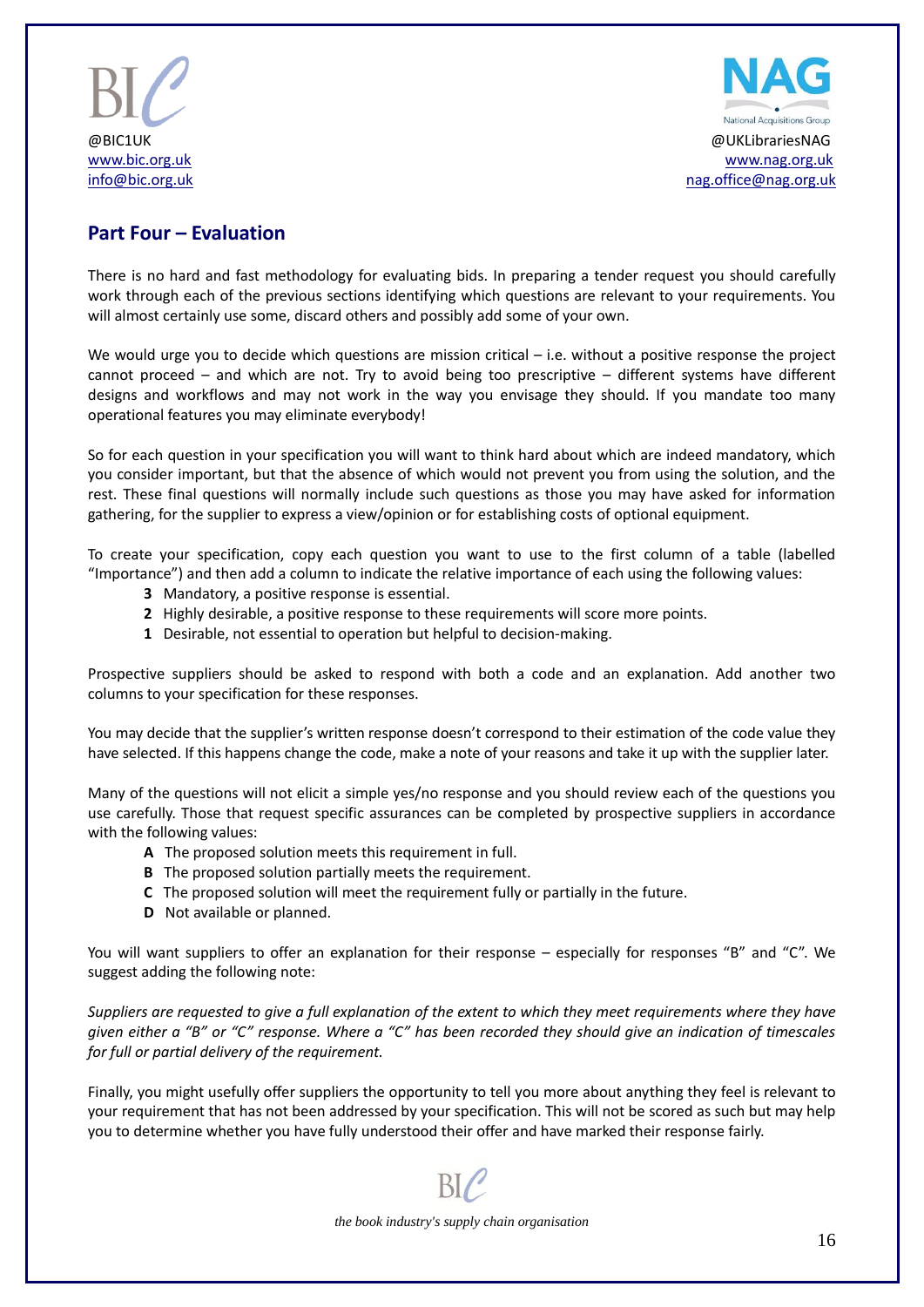



#### *Additional Information:*

*Please ensure that your replies supply sufficient additional information to enable us to fully understand your offer.*

Your final document should look something like this:

| Reauirement                                                  |  | I R Notes |
|--------------------------------------------------------------|--|-----------|
| 6.2 Tag data must comply with ISO 28560-2 and the UK   3   A |  |           |
| National Profile for this standard. (The "UK data model").   |  |           |

**Note**: You may prefer to use a numerical value (I.e. 1-4 instead of A-D) for supplier responses to make calculation of evaluation scores simpler.

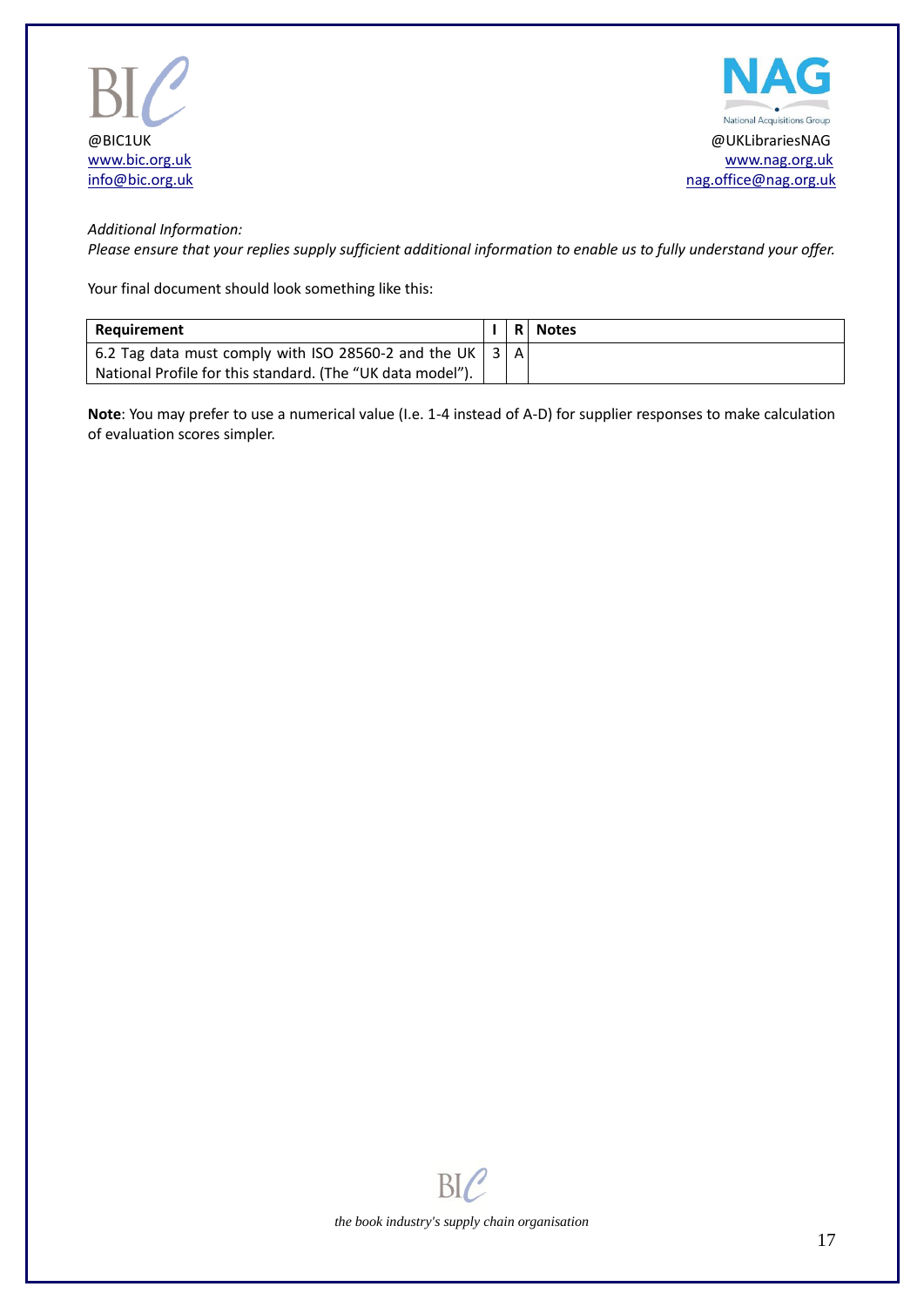



# **Appendices**

## **Appendix A – ISO 28560 and the data model**

#### **Background**

In 2011 the International Standards Organisation (ISO) published the long awaited ISO 28560 – a data standard for the structure and content of RFID tags in the library sector.

Published in three parts – to accommodate irreconcilable national differences over the means by which data is actually encoded – part one of the standard defines the data elements to be used by parts 2 and 3.

It also explains very succinctly why the data standard was needed – and the purposes for which it is to be used:

*"ISO 28560-1 specifies a model for the use of radio frequency identification (RFID) tags for items appropriate for the needs of all types of libraries, including academic, public, corporate, special and school.*

*(It) provides the framework to ensure interoperability between libraries in exchange of library items with RFID tags, the freedom of the library to acquire or renew equipment or library items from different vendors and interoperability of a single RFID application from the vendor's perspective.*

*(It) specifies a set of data elements and general guidelines for implementation, to meet the needs for the:*

- *circulation of library items;*
- *acquisition of library items;*
- *inter-library loan processes;*
- *data requirements of publishers, printers and other suppliers of library items;*
- *inventory and stock checking of items.*

*ISO 28560-1 gives guidelines for item security, profiles, privacy, implementation, migration, label design and location of the RFID label.*

*It specifies the data model, system data elements and user data elements to be used in conjunction with ISO 28560-2, ISO 28560-3 and any future parts of ISO 28560."*

Up until then libraries used whatever data standard their RFID supplier proposed. In most cases this was something unique to them - usually designed to work most efficiently with whatever hardware and software they supplied.

With the arrival of the data standard, that situation changed. The UK RFID industry, through the BIC/CILIP RFID in Libraries Group, gave its full support to the adoption of ISO 28560-2 and to a data subset (now known as the UK Data Model) which includes all those elements for which there is a foreseeable requirement in the library RFID marketplace.

Since then, almost all new procurements in the UK have used the standard to ensure they use tags which can be read by equipment supplied by ANY company that supports it, enabling implementers to pick and choose the hardware and software they prefer – rather than be limited to buying everything from the same supplier as well as having the comfort of knowing that they can switch suppliers in the future without having to re-tag all the stock.

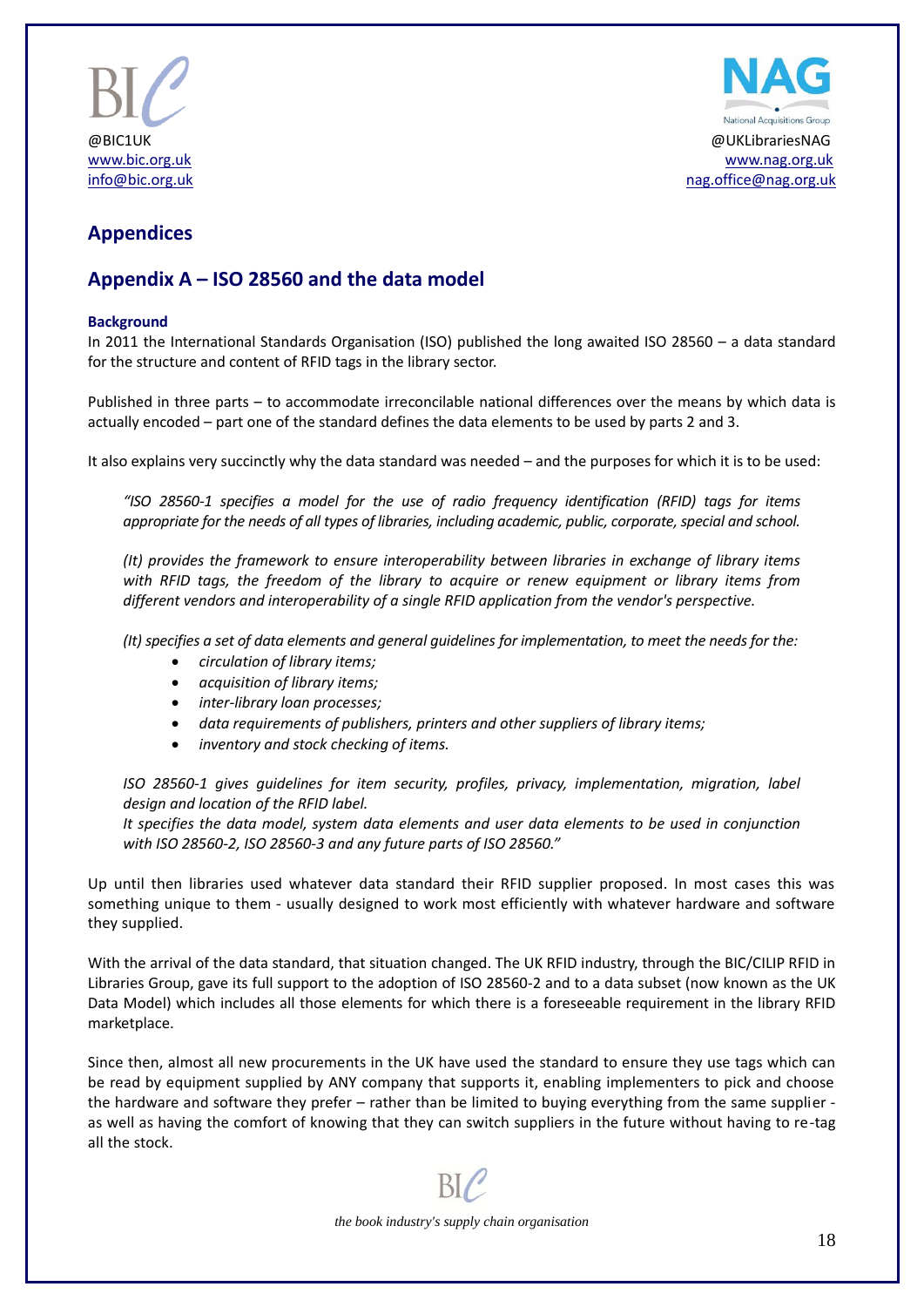



#### **The UK Data Model**

There are three mandatory elements:

#### **1. Primary item identifier**

Mandatory in library usage (optional if the profile is being implemented earlier in the supply chain). In the library context the primary item identifier will normally be an existing barcode number.

This field contains a unique identifier used to identify the individual copy of the book on which the RFID tag is placed (item level identification). This will usually contain the barcode number of the library book. (Note that this is not the ISBN or EAN13 - number beginning with 978.)

#### **2. Content parameter**

Mandatory in 28560-2: the OID index, (OID is the abbreviation for Object Identifier) – in effect a list of data elements present on the tag.

This field is used to tell the system which of the available elements is actually present on the tag. An entry in this element indicates that data is present and where it is stored. Its primary function is to speed the data acquisition "cycle" when reading tags. It is more efficient for an RFID system to read this OID field first rather than scanning the entire tag in the same way as looking at the table of contents of a book reveals summary information about its content.

#### **3. Owning library (ISIL)**

Mandatory as defined by ISO 15511.

This field identifies the owning library. The group felt that the long term advantages of having tags that uniquely identify institutions would facilitate the future creation of consortia, national inter-lending or simply resource sharing between different institutions.

The ISIL is an international standard for uniquely identifying libraries. ISO standard (ISO 15511) specifies the rules for creating the ISIL code. The British Library holds the UK agency for ISIL and issues ISILs for UK libraries. As this is a mandatory field, libraries which implement ISO 28560/2 will need to obtain an ISIL.

Alternatively ISO 28560-2 allows all countries to use the OCLC designation as an alternative identifier to that issued by their national agency. This was permitted primarily to deal with countries that have no ISIL agency of their own. The UK recommendation is to use the BL ISIL agency.

All other elements are either conditional (used where circumstances dictate its inclusion = functionality dependent) or optional.